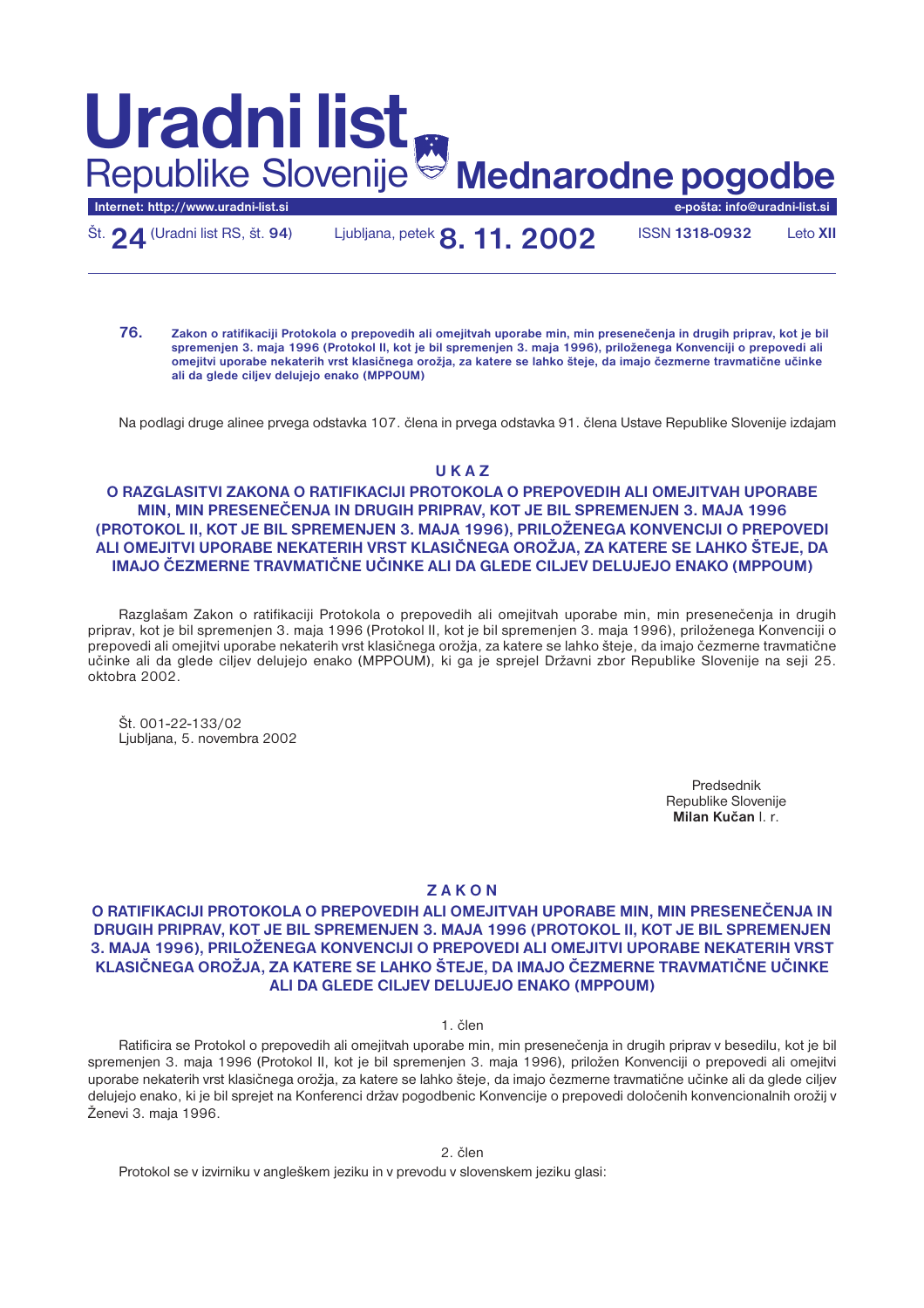### **P R O T O C O L**

**ON PROHIBITIONS OR RESTRICTIONS ON THE USE OF MINES, BOOBY-TRAPS AND OTHER DEVICES AS AMENDED ON 3 MAY 1996 (PROTOCOL II AS AMENDED ON 3 MAY 1996) ANNEXED TO THE CONVENTION ON PROHIBITIONS OR RESTRICTIONS ON THE USE OF CERTAIN CONVENTIONAL WEAPONS WHICH MAY BE DEEMED TO BE EXCESSIVELY INJURIOUS OR TO HAVE INDISCRIMINATE EFFECTS**

#### ARTICLE 1: AMENDED PROTOCOL

The Protocol on Prohibitions or Restrictions on the Use of Mines, Booby-Traps and Other Devices (Protocol II), annexed to the Convention on Prohibitions or Restrictions on the Use of Certain Conventional Weapons Which May Be Deemed to Be Excessively Injurious or to Have Indiscriminate Effects ("the Convention") is hereby amended. The text of the amended Protocol shall read as follows:

### **"Protocol on Prohibitions or Restrictions on the Use of Mines, Booby-Traps and Other Devices as Amended on 3 May 1996 (Protocol II as amended on 3 May 1996)**

#### Article 1

#### **Scope of application**

1. This Protocol relates to the use on land of the mines, booby-traps and other devices, defined herein, including mines laid to interdict beaches, waterway crossings or river crossings, but does not apply to the use of anti-ship mines at sea or in inland waterways.

2. This Protocol shall apply, in addition to situations referred to in Article 1 of this Convention, to situations referred to in Article 3 common to the Geneva Conventions of 12 August 1949. This Protocol shall not apply to situations of internal disturbances and tensions, such as riots, isolated and sporadic acts of violence and other acts of a similar nature, as not being armed conflicts.

3. In case of armed conflicts not of an international character occurring in the territory of one of the High Contracting Parties, each party to the conflict shall be bound to apply the prohibitions and restrictions of this Protocol.

4. Nothing in this Protocol shall be invoked for the purpose of affecting the sovereignty of a State or the responsibility of the Government, by all legitimate means, to maintain or re-establish law and order in the State or to defend the national unity and territorial integrity of the State.

5. Nothing in this Protocol shall be invoked as a justification for intervening, directly or indirectly, for any reason whatever, in the armed conflict or in the internal or external affairs of the High Contracting Party in the territory of which that conflict occurs.

6. The application of the provisions of this Protocol to parties to a conflict, which are not High Contracting Parties that have accepted this Protocol, shall not change their legal status or the legal status of a disputed territory, either explicitly or implicitly.

### **P R O T O K O L**

### **O PREPOVEDIH ALI OMEJITVAH UPORABE MIN, MIN PRESENEČENJA IN DRUGIH PRIPRAV, KOT JE BIL SPREMENJEN 3. MAJA 1996 (PROTOKOL II, KOT JE BIL SPREMENJEN 3. MAJA 1996), PRILOŽEN KONVENCIJI O PREPOVEDI ALI OMEJITVI UPORABE NEKATERIH VRST KLASIČNEGA OROŽJA, ZA KATERE SE LAHKO ŠTEJE, DA IMAJO ČEZMERNE TRAVMATIČNE UČINKE ALI DA GLEDE CILJEV DELUJEJO ENAKO**

### 1. ČLEN: SPREMENJENI PROTOKOL

S tem se spreminja Protokol o prepovedih ali omejitvah uporabe min, min presenečenja in drugih priprav (Protokol II)), priložen Konvenciji o prepovedi in omejitvi uporabe nekaterih vrst klasičnega orožja, za katere se lahko šteje, da imajo čezmerne travmatične učinke ali da glede ciljev delujejo enako (konvencija). Spremenjeno besedilo protokola se glasi:

### **"Protokol o prepovedih ali omejitvah uporabe min, min presenečenja in drugih priprav, kot je bil spremenjen 3. maja 1996 (Protokol II z dne 3. maja 1996)**

### 1. člen

#### **Obseg uporabe**

1. Ta protokol se nanaša na uporabo min, min presenečenja in drugih priprav, opredeljenih v njem, na zemlji, vključno z minami, položenimi na zaprtih obalah, križiščih vodnih poti ali rek, vendar ne velja za uporabo protiladijskih min na morju ali notranjih vodnih poteh.

2. Ta protokol se poleg razmer, omenjenih v 1. členu te konvencije, uporablja za razmere, omenjene v 3. členu, skupnem za Ženevske konvencije z dne 12. avgusta 1949. Ta protokol se ne uporablja ob notranjih nemirih in napetostih, kot so neredi, osamljena in posamična dejanja nasilja ter druga podobna dejanja, ki niso oboroženi spopadi.

3. Ob oboroženih spopadih, ki niso mednarodne narave in nastanejo na ozemlju ene od visokih pogodbenic, vsako udeleženko v spopadu zavezuje uporaba prepovedi in omejitev tega protokola.

4. Ni se mogoče sklicevati na kar koli v tem protokolu z namenom prizadeti suverenost države ali odgovornost vlade, da z vsemi zakonitimi sredstvi ohranja ali ponovno vzpostavi red in mir v državi ali da brani narodno enotnost in ozemeljsko celovitost države.

5. Ni se mogoče sklicevati na kar koli v tem protokolu kot opravičilo za posreden ali neposreden poseg iz katerega koli razloga v oborožen spopad ali v notranje ali zunanje zadeve visoke pogodbenice na ozemlju, na katerem ta spopad nastane.

6. Uporaba določb tega protokola za udeleženke v spopadu, ki niso visoke pogodbenice in so sprejele ta protokol, niti eksplicitno niti implicitno ne spremeni njihovega pravnega statusa ali pravnega statusa spornega ozemlia.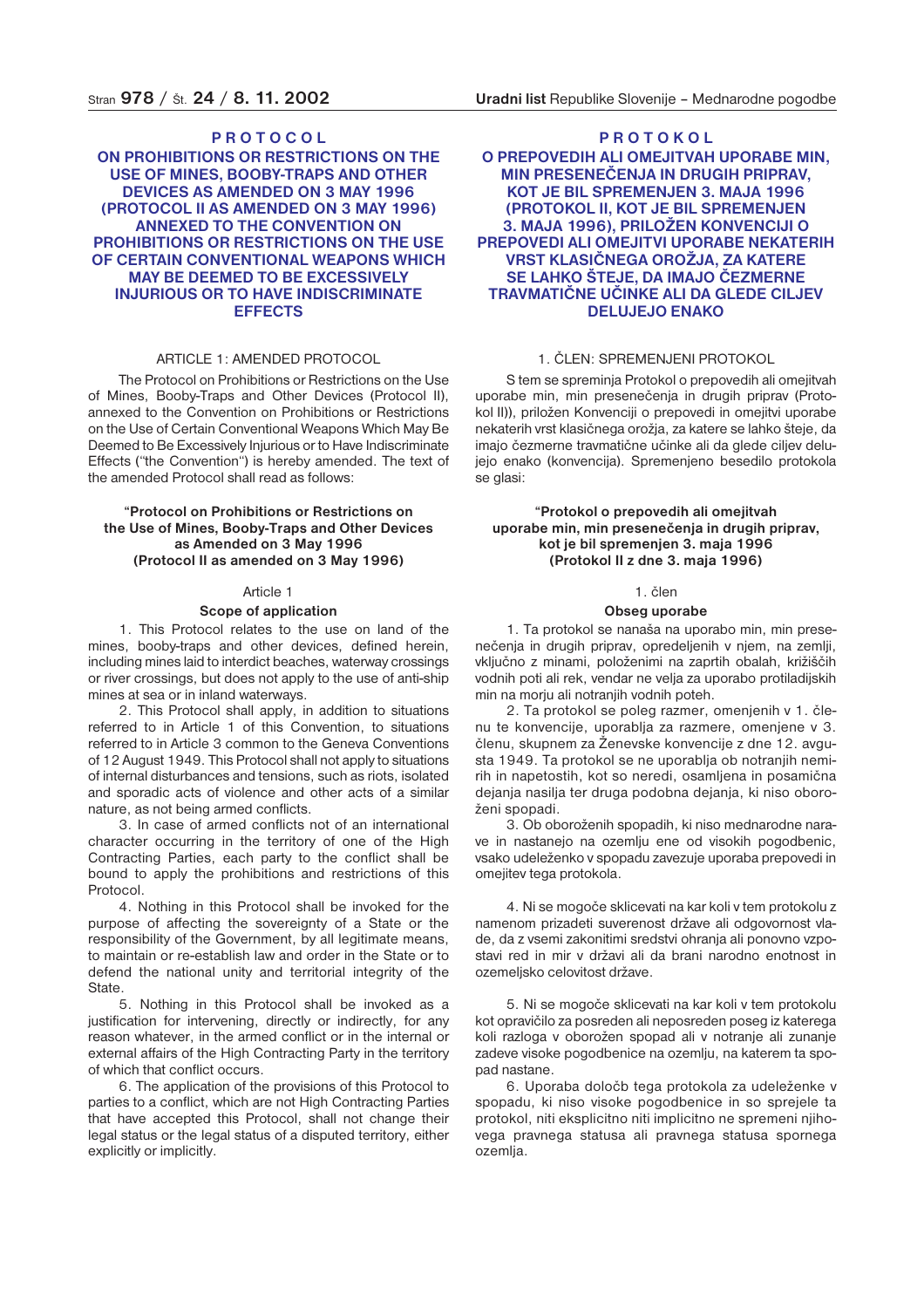### Article 2

#### **Definitions** For the purpose of this Protocol:

1. "Mine" means a munition placed under, on or near the ground or other surface area and designed to be exploded by the presence, proximity or contact of a person or vehicle.

2. "Remotely-delivered mine" means a mine not directly emplaced but delivered by artillery, missile, rocket, mortar, or similar means, or dropped from an aircraft. Mines delivered from a land-based system from less than 500 metres are not considered to be "remotely delivered", provided that they are used in accordance with Article 5 and other relevant Articles of this Protocol.

3. "Anti-personnel mine" means a mine primarily designed to be exploded by the presence, proximity or contact of a person and that will incapacitate, injure or kill one or more persons.

4. "Booby-trap" means any device or material which is designed, constructed, or adapted to kill or injure, and which functions unexpectedly when a person disturbs or approaches an apparently harmless object or performs an apparently safe act.

5. "Other devices" means manually-emplaced munitions and devices including improvised explosive devices designed to kill, injure or damage and which are actuated manually, by remote control or automatically after a lapse of time.

6. "Military objective" means, so far as objects are concerned, any object which by its nature, location, purpose or use makes an effective contribution to military action and whose total or partial destruction, capture or neutralization, in the circumstances ruling at the time, offers a definite military advantage.

7. "Civilian objects" are all objects which are not military objectives as defined in paragraph 6 of this Article.

8. "Minefield" is a defined area in which mines have been emplaced and "mined area" is an area which is dangerous due to the presence of mines. "Phoney minefield" means an area free of mines that simulates a minefield. The term "minefield" includes phoney minefields.

9. "Recording" means a physical, administrative and technical operation designed to obtain, for the purpose of registration in official records, all available information facilitating the location of minefields, mined areas, mines, booby-traps and other devices.

10. "Self-destruction mechanism" means an incorporated or externally attached automatically-functioning mechanism which secures the destruction of the munition into which it is incorporated or to which it is attached.

11. "Self-neutralization mechanism" means an incorporated automatically-functioning mechanism which renders inoperable the munition into which it is incorporated.

12. "Self-deactivating" means automatically rendering a munition inoperable by means of the irreversible exhaustion of a component, for example, a battery, that is essential to the operation of the munition.

13. "Remote control" means control by commands from a distance.

14. "Anti-handling device" means a device intended to protect a mine and which is part of, linked to, attached to or placed under the mine and which activates when an attempt is made to tamper with the mine.

## 2. člen

### **Pomen izrazov**

V tem protokolu:

1. "Mina" pomeni eksplozivno sredstvo, položeno v zemljo ali pod drugo površino, nanjo ali njeno bližino in zasnovano tako, da eksplodira zaradi prisotnosti ali bližine osebe ali vozila ali stika z njima.

2. "Daljinsko dostavljena mina" pomeni mino, ki ni neposredno položena na mesto, temveč jo dostavi izstrelek lansirnega sredstva, topništva, minometa ali podobnega sredstva ali pa je odvržena iz letala. Mine, dostavljene iz sistema na kopnem iz razdalje manj kot 500 m, ne veljajo za "daljinsko dostavljen", če se uporabljajo v skladu s 5. členom in drugimi ustreznimi členi tega protokola.

3."Protipehotna mina" pomeni mino, ki je predvsem zasnovana tako, da eksplodira zaradi prisotnosti ali bližine osebe ali stika z njo in bo onesposobila, poškodovala ali ubila eno ali več oseb.

4."Mina presenečenja" pomeni vsako pripravo ali sredstvo, ki je zasnovano, izdelano ali prilagojeno za ubijanje ali poškodovanje in deluje nepričakovano, ko oseba premakne navidezno neškodljiv predmet ali se mu približa ali opravi na videz varno dejanje.

5."Druge priprave" pomenijo ročno nameščeno eksplozivno sredstvo in priprave, vključno z improviziranimi eksplozivnimi pripravami, ki so zasnovane za ubijanje, ranitev ali poškodovanje in se sprožijo ročno, daljinsko ali samodejno po določenem času.

6."Vojaški cilj" pomeni vsak objekt, ki po svoji naravi, lokaciji, namenu ali uporabi učinkovito prispeva k vojaški akciji in katerega celotno ali delno uničenje, zavzetje ali nevtralizacija v okoliščinah, ki vladajo v tistem času, zagotavlja določeno vojaško prednost.

7. "Civilni objekti" so vsi objekti, ki niso vojaški cilji, kot so opredeljeni v šestem odstavku tega člena.

8."Minsko polje" je določeno območje, na katerem so položene mine, "minirano območje" pa je območje, ki je nevarno zaradi prisotnosti min. "Lažno minsko polje" pomeni območje brez min, ki posnema minsko polje. Izraz "minsko polje" vključuje tudi lažna minska polja.

9."Evidentiranje" pomeni fizični, administrativni in tehnični postopek, namenjen pridobitvi vseh razpoložljivih informacij, ki olajšujejo lokacijo minskih polj, miniranih območij, min, min presenečenja in drugih priprav, zaradi evidentiranja v uradnih evidencah.

10."Mehanizem za samouničenje" pomeni vgrajen ali z zunanje strani pritrjen samodejno delujoč mehanizem, ki zagotavlja uničenje eksplozivnega sredstva, v katero je vgrajen ali na katero je pritrjen.

11."Mehanizem za samonevtralizacijo" pomeni vgrajen, samodejno delujoč mehanizem, zaradi katerega eksplozivno sredstvo, v katero je vstavljen, po določenem času ne deluje več.

12. "Samodeaktiviranje" pomeni samodejno povzročitev, da eksplozivno sredstvo ne deluje zaradi nepovratne izrabe sestavnega dela, na primer baterije, ki je bistvenega pomena za delovanje eksplozivnega sredstva.

13. "Daljinsko upravljanje" pomeni upravljanje s pomočjo ukazov na daljavo.

14. "Priprava proti onesposobljenju" pomeni napravo za zaščito mine, ki je del mine, pritrjena nanjo ali postavljena podnjo in se aktivira, kadar se skuša mina onesposobiti.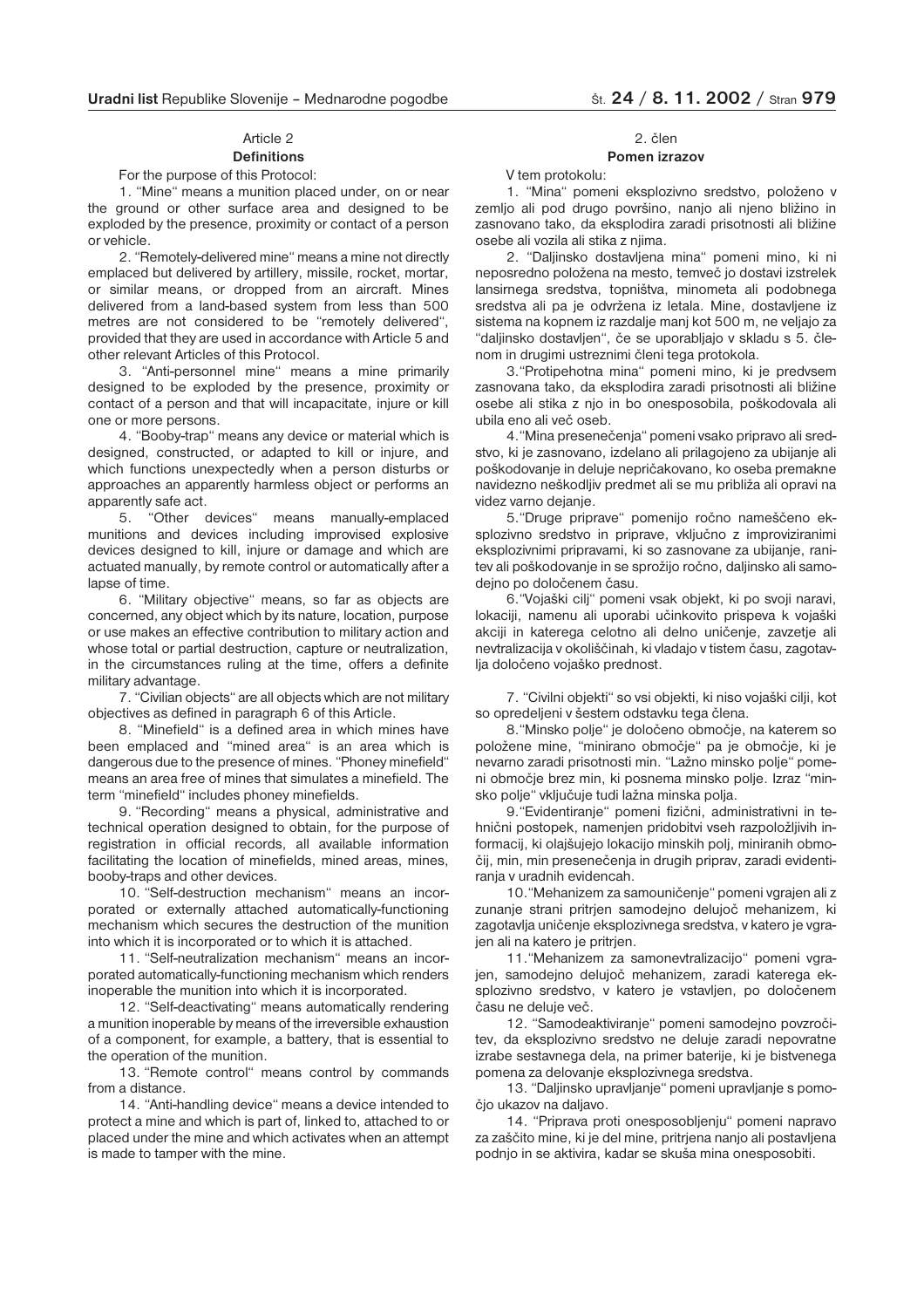15. "Transfer" involves, in addition to the physical movement of mines into or from national territory, the transfer of title to and control over the mines, but does not involve the transfer of territory containing emplaced mines.

#### Article 3

#### **General restrictions on the use of mines, booby-traps and other devices**

1. This Article applies to:

(a) mines;

(b) booby-traps; and

(c) other devices.

2. Each High Contracting Party or party to a conflict is, in accordance with the provisions of this Protocol, responsible for all mines, booby-traps, and other devices employed by it and undertakes to clear, remove, destroy or maintain them as specified in Article 10 of this Protocol.

3. It is prohibited in all circumstances to use any mine, booby-trap or other device which is designed or of a nature to cause superfluous injury or unnecessary suffering.

4. Weapons to which this Article applies shall strictly comply with the standards and limitations specified in the Technical Annex with respect to each particular category.

5. It is prohibited to use mines, booby-traps or other devices which employ a mechanism or device specifically designed to detonate the munition by the presence of commonly available mine detectors as a result of their magnetic or other non-contact influence during normal use in detection operations.

6. It is prohibited to use a self-deactivating mine equipped with an anti-handling device that is designed in such a manner that the anti-handling device is capable of functioning after the mine has ceased to be capable of functioning.

7. It is prohibited in all circumstances to direct weapons to which this Article applies, either in offence, defence or by way of reprisals, against the civilian population as such or against individual civilians or civilian objects.

8. The indiscriminate use of weapons to which this Article applies is prohibited. Indiscriminate use is any placement of such weapons:

(a) which is not on, or directed against, a military objective. In case of doubt as to whether an object which is normally dedicated to civilian purposes, such as a place of worship, a house or other dwelling or a school, is being used to make an effective contribution to military action, it shall be presumed not to be so used;

(b) which employs a method or means of delivery which cannot be directed at a specific military objective; or

(c) which may be expected to cause incidental loss of civilian life, injury to civilians, damage to civilian objects, or a combination thereof, which would be excessive in relation to the concrete and direct military advantage anticipated.

9. Several clearly separated and distinct military objectives located in a city, town, village or other area containing a similar concentration of civilians or civilian objects are not to be treated as a single military objective.

10. All feasible precautions shall be taken to protect civilians from the effects of weapons to which this Article applies. Feasible precautions are those precautions which are practicable or practically possible taking into account all circumstances ruling at the time, including humanitarian and military considerations. These circumstances include, but are not limited to:

15. "Prenos" poleg fizičnega premika min na državno ozemlje ali z njega obsega prenos lastninske pravice do min in nadzora nad njimi, vendar ne obsega prenosa lastninske pravice do ozemlja, na katerem so mine položene.

#### 3. člen

#### **Splošne omejitve uporabe min, min presenečenja in drugih priprav**

1. Ta člen se uporablja za:

a) mine,

b) mine presenečenja in

c) druge priprave.

2. Vsaka visoka pogodbenica ali udeleženka v spopadu je v skladu z določbami tega protokola odgovorna za vse mine, mine presenečenja in druge priprave, ki jih uporabi, in se zavezuje, da jih bo pospravila, odstranila, uničila ali vzdrževala, kot je opredeljeno v 10. členu tega protokola.

3. V vseh okoliščinah je prepovedano uporabiti katero koli mino, mino presenečenja ali drugo pripravo, ki je zasnovana tako ali je takšna, da povzroči odvečno poškodbo ali nepotrebno trpljenje.

4. Orožje, za katero se uporablja ta člen, mora strogo izpolnjevati standarde in omejitve, opredeljene v Tehnični prilogi v zvezi z vsako posamezno kategorijo.

5. Prepovedano je uporabiti mine, mine presenečenja ali druge priprave, pri katerih se uporablja mehanizem ali priprava, posebej zasnovana za aktiviranje eksplozivnega sredstva ob prisotnosti običajnih minoiskalcev kot posledica njihovega magnetnega ali drugačnega nekontaktnega vpliva pri običajni uporabi med postopki odkrivanja.

6. Prepovedano je uporabljati mine s samodeaktiviranjem, opremljene s pripravo proti onesposobljenju, ki je zasnovana tako, da lahko priprava proti onesposobljenju deluje, potem ko mina ni več sposobna delovati.

7. V vseh okoliščinah je propovedano usmerjati orožje, za katero se uporablja ta člen, v napadu, obrambi ali kot povračilo proti civilnemu prebivalstvu ali proti posameznim civilistom ali civilnim objektom.

8. Nerazlikovalna uporaba orožja, za katero se uporablja ta člen, je prepovedana. Nerazlikovalna uporaba je vsaka namestitev takega orožja:

a) ki ni na vojaškem cilju ali usmerjeno nanj. Ob dvomu, ali se objekt, ki se navadno uporablja v civilne namene, kot npr. mesto bogoslužja, hiša ali drugačno bivališče ali šola, uporablja zato, da bi učinkovito prispeval k vojaški akciji, se predpostavlja, da se ne uporablja v tak namen;

b) pri katerem se uporablja metoda ali sredstvo za dostavo, ki ga ni mogoče usmeriti na poseben vojaški cilj, ali

c) za katero se lahko pričakuje, da bo povzročilo slučajno izgubo človeških življenj in poškodb civilistov, škodo na civilnih objektih ali kombinacijo tega, kar bi bilo pretirano glede na konkretno in neposredno pričakovano vojaško prednost.

9. Več jasno ločenih in razločnih vojaških ciljev, določenih v velemestu, mestu, vasi ali na drugem območju s podobno koncentracijo civilistov ali civilnih objektov, se ne sme obravnavati kot en sam vojaški cilj.

10. Sprejeti je treba vse izvedljive previdnostne ukrepe za zaščito civilistov pred učinki orožja, za katero se uporablja ta člen. Izvedljivi previdnostni ukrepi so tisti previdnostni ukrepi, ki so v praksi izvedljivi ob upoštevanju vseh okoliščin, tudi humanitarnih in vojaških, ki vladajo v tistem času. Te okoliščine vključujejo, vendar niso omejene na: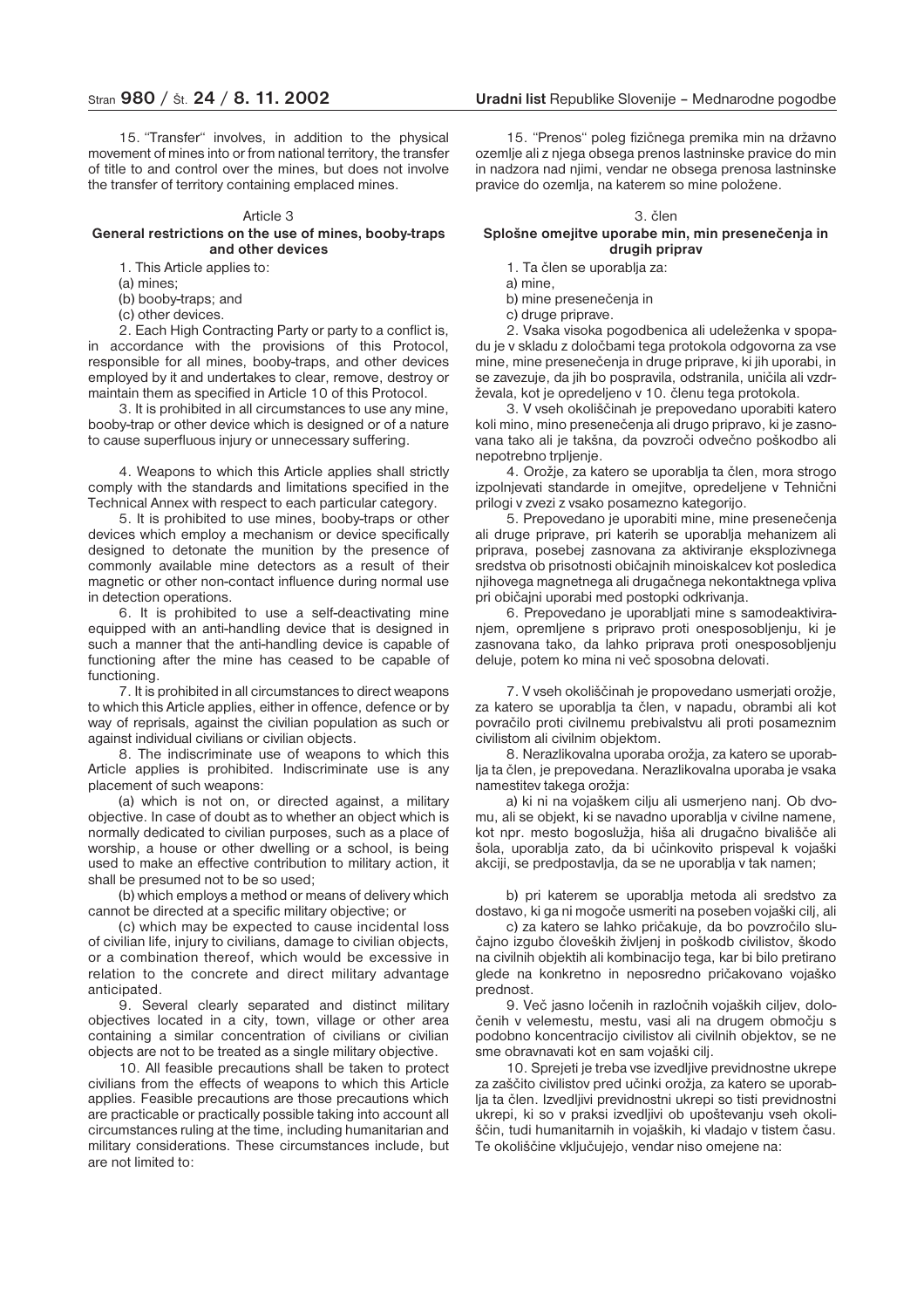(a) the short- and long-term effect of mines upon the local civilian population for the duration of the minefield;

(b) possible measures to protect civilians (for example, fencing, signs, warning and monitoring);

(c) the availability and feasibility of using alternatives; and

(d) the short- and long-term military requirements for a minefield.

11. Effective advance warning shall be given of any emplacement of mines, booby-traps and other devices which may affect the civilian population, unless circumstances do not permit.

#### Article 4

#### **Restrictions on the use of anti-personnel mines**

It is prohibited to use anti-personnel mines which are not detectable, as specified in paragraph 2 of the Technical Annex.

#### Article 5

#### **Restrictions on the use of anti-personnel mines other than remotely-delivered mines**

1. This Article applies to anti-personnel mines other than remotely-delivered mines.

2. It is prohibited to use weapons to which this Article applies which are not in compliance with the provisions on self-destruction and self-deactivation in the Technical Annex, unless:

(a) such weapons are placed within a perimetermarked area which is monitored by military personnel and protected by fencing or other means, to ensure the effective exclusion of civilians from the area. The marking must be of a distinct and durable character and must at least be visible to a person who is about to enter the perimeter-marked area; and

(b) such weapons are cleared before the area is abandoned, unless the area is turned over to the forces of another State which accept responsibility for the maintenance of the protections required by this Article and the subsequent clearance of those weapons.

3. A party to a conflict is relieved from further compliance with the provisions of sub-paragraphs 2 (a) and 2 (b) of this Article only if such compliance is not feasible due to forcible loss of control of the area as a result of enemy military action, including situations where direct enemy military action makes it impossible to comply. If that party regains control of the area, it shall resume compliance with the provisions of sub-paragraphs 2 (a) and 2 (b) of this Article.

4. If the forces of a party to a conflict gain control of an area in which weapons to which this Article applies have been laid, such forces shall, to the maximum extent feasible, maintain and, if necessary, establish the protections required by this Article until such weapons have been cleared.

5. All feasible measures shall be taken to prevent the unauthorized removal, defacement, destruction or concealment of any device, system or material used to establish the perimeter of a perimeter-marked area.

6. Weapons to which this Article applies which propel fragments in a horizontal arc of less than 90 degrees and which are placed on or above the ground may be used without the measures provided for in sub-paragraph 2 (a) of this Article for a maximum period of 72 hours, if:

a) kratkoročni in dolgoročni učinek min na lokalno civilno prebivalstvo med obstojem minskega polja;

b) možne ukrepe za zaščito civilistov (na primer: ograjevanje, znaki, opozorila in nadzorovanje);

c) razpoložljivost in izvedljivost uporabe drugih možnosti in

d) kratkoročne in dolgoročne vojaške potrebe po minskem polju.

11. Pri vsakem polaganju min, min presenečenja in drugih priprav, ki lahko prizadenejo civilno prebivalstvo, je potrebno učinkovito vnaprejšnje opozorilo, razen če tega okoliščine ne dovoljujejo.

#### 4. člen

#### **Omejitve uporabe protipehotnih min**

Prepovedano je uporabljati protipehotne mine, ki jih ni mogoče odkriti, kot je določeno v drugem odstavku Tehnične priloge.

#### 5. člen

#### **Omejitve uporabe protipehotnih min, razen daljinsko dostavljenih min**

1.Ta člen se uporablja za protipehotne mine, razen za daljinsko dostavljene mine.

2. Prepovedano je uporabiti orožje, za katero se uporablja ta člen in ki ni v skladu z določbami za samouničenje ali samodeaktiviranje v Tehnični prilogi, razen če:

a) ni tako orožje postavljeno znotraj perimetrsko označenega območja, ki ga nadzoruje vojaško osebje, in ni zaščiteno z ograjo ali z drugimi sredstvi, da bi se tako zagotovila učinkovita izključitev civilistov z območja. Označitev mora biti razločna in trajna in mora biti vidna za osebo, ki namerava vstopiti na perimetrsko označeno območje, in

b) se tako orožje ne odstrani, preden se območje zapusti, razen če se območje ne preda silam druge države, ki sprejme odgovornost za ohranjanje zaščite, ki jo zahteva ta člen, in za naknadno odstranitev tega orožja.

3. Udeleženka v spopadu je oproščena nadaljnjega izpolnjevanja določb pododstavkov a) in (b) drugega odstavka tega člena samo, če tako izpolnjevanje ni izvedljivo zaradi nasilne izgube nadzora nad območjem kot posledice vojaške akcije sovražnika, vključno z razmerami, ko neposredna sovražnikova vojaška akcija tako izpolnjevanje onemogoča. Če ta udeleženka ponovno pridobi nadzor nad območjem, mora spet izpolnjevati določbe pododstavkov a) in b) drugega odstavka tega člena.

4. Če sile ene od udeleženk v spopadu pridobijo nadzor nad ozemljem, na katerem je bilo položeno orožje, za katero se uporablja ta člen, morajo te sile v največjem izvedljivem obsegu ohranjati in po potrebi vzpostaviti zaščito, ki jo zahteva ta člen, dokler to orožje ni odstranjeno.

5. Sprejeti je treba vse izvedljive ukrepe, da se preprečijo nepooblaščena odstranitev, okvara, uničenje ali prikrivanje vsake priprave, sistema ali materiala, ki se uporablja za določitev perimetra ali perimetrsko označenega območja.

6. Orožje, za katero se uporablja ta člen in ki usmerja delce v horizontalnem snopu, manjšem od 90 stopinj, in ki je nameščeno na tla ali nad tlemi, se lahko uporablja brez ukrepov, predvidenih v pododstavku a) drugega odstavka tega člena, največ za 72 ur, če: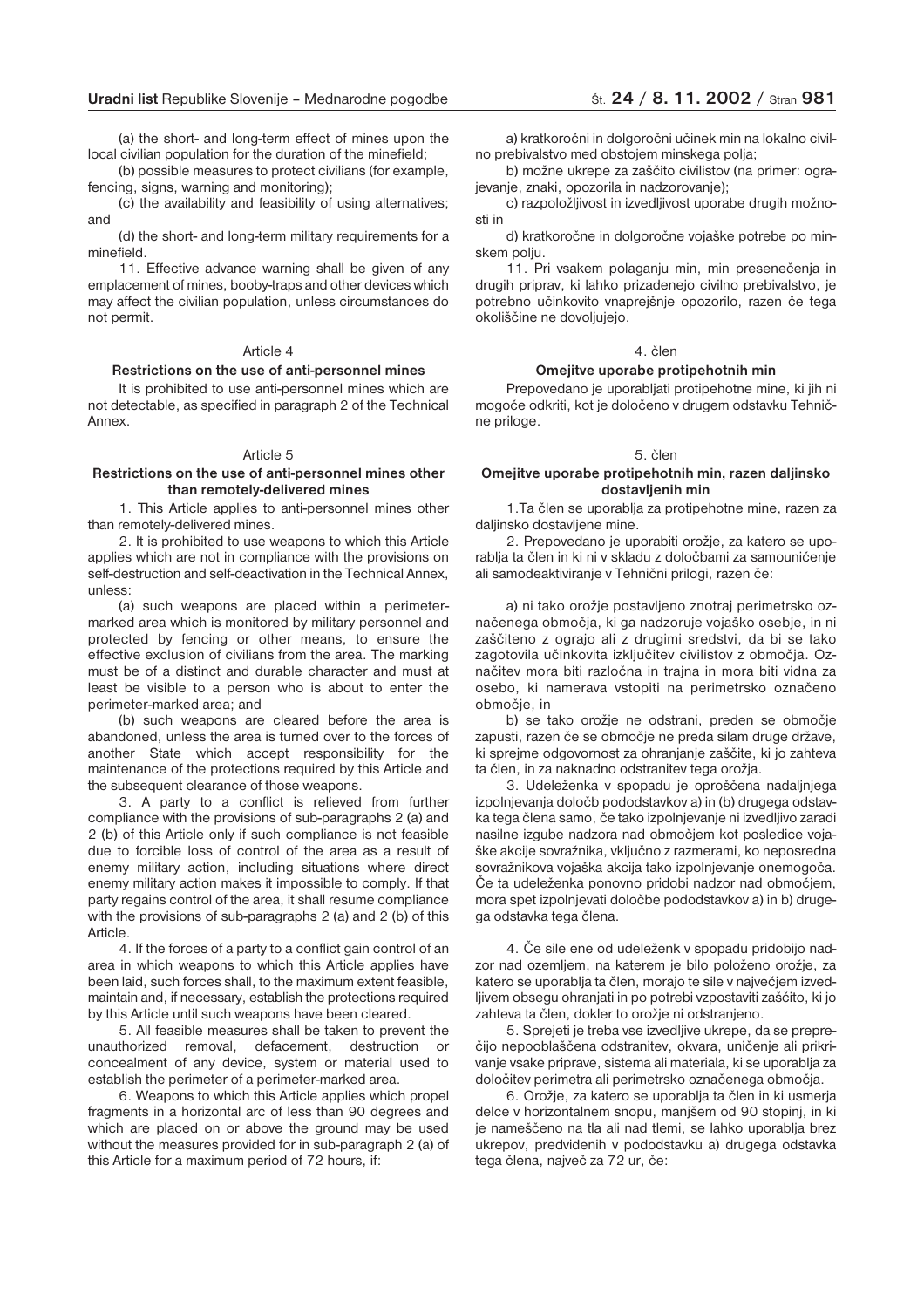(a) they are located in immediate proximity to the military unit that emplaced them; and

(b) the area is monitored by military personnel to ensure the effective exclusion of civilians.

#### Article 6

#### **Restrictions on the use of remotely-delivered mines**

1. It is prohibited to use remotely-delivered mines unless they are recorded in accordance with sub-paragraph 1 (b) of the Technical Annex.

2. It is prohibited to use remotely-delivered antipersonnel mines which are not in compliance with the provisions on self-destruction and self-deactivation in the Technical Annex.

3. It is prohibited to use remotely-delivered mines other than anti-personnel mines, unless, to the extent feasible, they are equipped with an effective self-destruction or selfneutralization mechanism and have a back-up selfdeactivation feature, which is designed so that the mine will no longer function as a mine when the mine no longer serves the military purpose for which it was placed in position.

4. Effective advance warning shall be given of any delivery or dropping of remotely-delivered mines which may affect the civilian population, unless circumstances do not permit.

#### Article 7

### **Prohibitions on the use of booby-traps and other devices**

1. Without prejudice to the rules of international law applicable in armed conflict relating to treachery and perfidy, it is prohibited in all circumstances to use booby-traps and other devices which are in any way attached to or associated with:

(a) internationally recognized protective emblems, signs or signals;

(b) sick, wounded or dead persons;

(c) burial or cremation sites or graves;

(d) medical facilities, medical equipment, medical supplies or medical transportation;

(e) children's toys or other portable objects or products specially designed for the feeding, health, hygiene, clothing or education of children;

(f) food or drink;

(g) kitchen utensils or appliances except in military establishments, military locations or military supply depots;

(h) objects clearly of a religious nature;

(i) historic monuments, works of art or places of worship which constitute the cultural or spiritual heritage of peoples; or

(j) animals or their carcasses.

2. It is prohibited to use booby-traps or other devices in the form of apparently harmless portable objects which are specifically designed and constructed to contain explosive material.

3. Without prejudice to the provisions of Article 3, it is prohibited to use weapons to which this Article applies in any city, town, village or other area containing a similar concentration of civilians in which combat between ground forces is not taking place or does not appear to be imminent, unless either:

a) je locirano v neposredni bližini vojaške enote, ki ga ie namestila, in

b) območje nadzoruje vojaško osebje, ki zagotavlja učinkovito izločitev civilistov.

#### 6. člen

#### **Omejitve uporabe daljinsko dostavljenih min**

1. Prepovedano je uporabljati daljinsko dostavljene mine, razen če niso registrirane v skladu s pododstavkom b) prvega odstavka Tehnične priloge.

2. Prepovedano je uporabljati daljinsko dostavljene protipehotne mine, ki ne izpolnjujejo določb o samouničenju in samodeaktiviranju v Tehnični prilogi.

3. Prepovedano je uporabljati daljinsko dostavljene mine, razen protipehotne mine, če niso v izvedljivem obsegu opremljene z učinkovitim mehanizmom za samouničenje ali samonevtralizacijo in imajo rezervno samodeaktiviranje, zasnovano tako, da mina ne bo več delovala kot mina, ko se ne uporablja več v vojaške namene, zaradi katerih je bila nameščena.

4. Treba je učinkovito vnaprej opozoriti na vsako dostavo ali odmetavanje daljinsko dostavljenih min, ki lahko prizadenejo civilno prebivalstvo, razen če okoliščine tega ne dovoljujejo.

#### 7. člen

#### **Prepovedi uporabe min presenečenja in drugih priprav**

1. Ne da bi to vplivalo na pravila mednarodnega prava, ki se uporabljajo v oboroženih spopadih v zvezi z zvijačo in zahrbtnostjo, je v vseh okoliščinah prepovedano uporabljati mine presenečenja in druge priprave, ki so kakor koli pritrjene ali povezane z:

a) mednarodno priznanimi zaščitnimi oznakami, znaki ali signali;

b) bolnimi, ranjenimi ali mrtvimi;

c) kraji pokopa ali sežiga ali grobovi;

d) sanitetnimi objekti, opremo, materialom ali prevoznimi sredstvi;

e) otroškimi igračami ali drugimi prenosnimi predmeti ali izdelki, posebej zasnovanimi za hranjenje, zdravje, higieno, oblačenje ali izobraževanje otrok;

f) hrano ali pijačo;

g) kuhinjskim orodjem ali pripomočki, razen v vojaških ustanovah, na vojaških lokacijah ali vojaških skladiščih;

h) objekti, ki so nedvomno verske narave;

i) zgodovinskimi spomeniki, umetniškimi deli ali kraji bogoslužja, ki so kulturna ali duhovna dediščina narodov;

j) živalmi ali njihovimi trupli.

2. Prepovedano je uporabljati mine presenečenja ali druge priprave v obliki navidezno neškodljivih prenosnih predmetov, ki so izrecno zasnovani in zgrajeni tako, da vsebujejo eksplozivni material.

3. Brez vpliva na določbe 3. člena je prepovedano uporabljati orožje, za katero se uporablja ta člen, v katerem koli velemestu, mestu, vasi ali na drugem območju, kjer je gostota prebivalcev podobna, in se boj med kopenskimi silami ne odvija niti ne grozi, razen če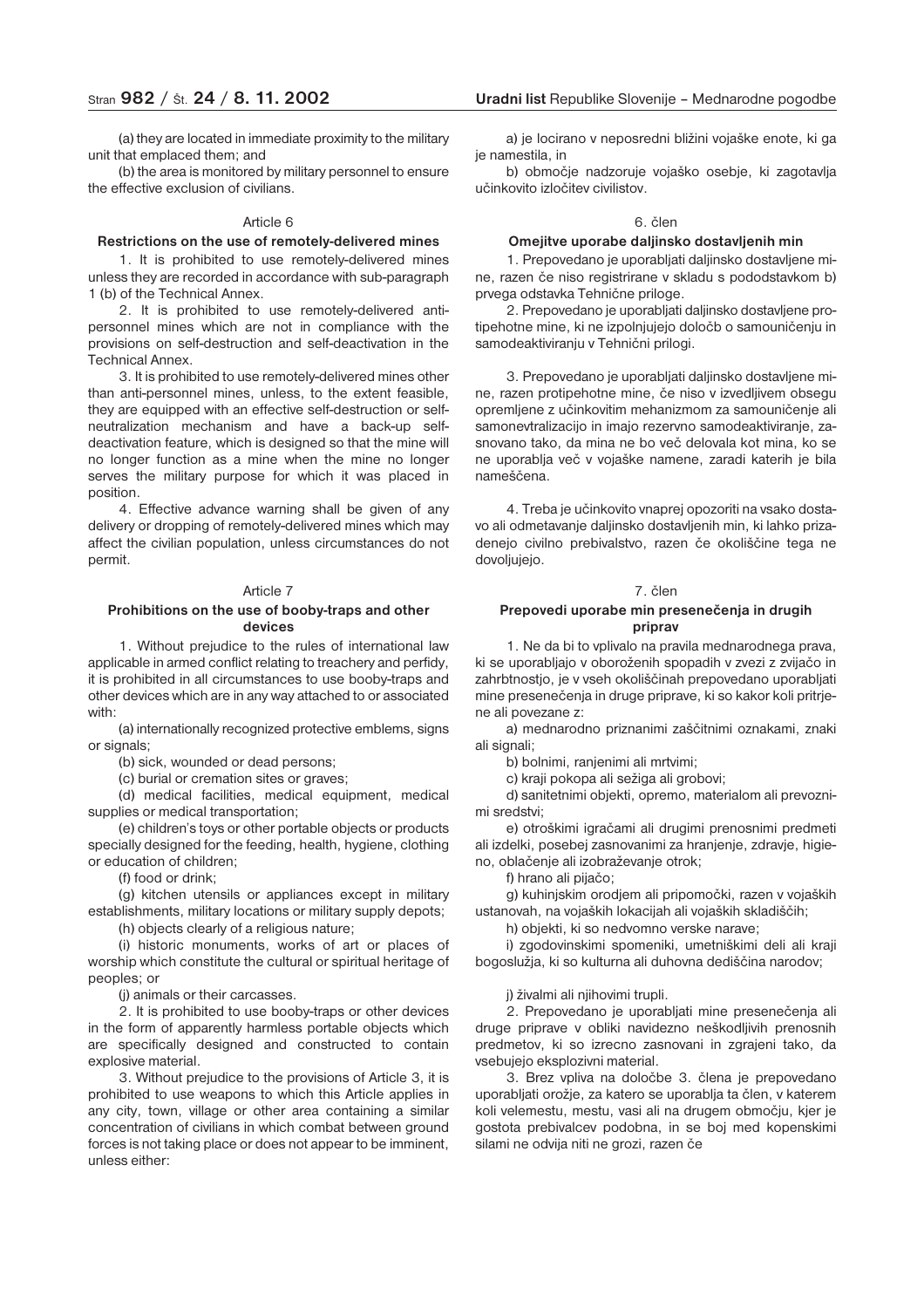(a) they are placed on or in the close vicinity of a military objective; or

(b) measures are taken to protect civilians from their effects, for example, the posting of warning sentries, the issuing of warnings or the provision of fences.

### Article 8

#### **Transfers**

1. In order to promote the purposes of this Protocol, each High Contracting Party:

(a) undertakes not to transfer any mine the use of which is prohibited by this Protocol;

(b) undertakes not to transfer any mine to any recipient other than a State or a State agency authorized to receive such transfers;

(c) undertakes to exercise restraint in the transfer of any mine the use of which is restricted by this Protocol. In particular, each High Contracting Party undertakes not to transfer any anti-personnel mines to States which are not bound by this Protocol, unless the recipient State agrees to apply this Protocol; and

(d) undertakes to ensure that any transfer in accordance with this Article takes place in full compliance, by both the transferring and the recipient State, with the relevant provisions of this Protocol and the applicable norms of international humanitarian law.

2. In the event that a High Contracting Party declares that it will defer compliance with specific provisions on the use of certain mines, as provided for in the Technical Annex, sub-paragraph 1 (a) of this Article shall however apply to such mines.

3. All High Contracting Parties, pending the entry into force of this Protocol, will refrain from any actions which would be inconsistent with sub-paragraph 1(a) of this Article.

#### Article 9

#### **Recording and use of information on minefields, mined areas, mines, booby-traps and other devices**

1. All information concerning minefields, mined areas, mines, booby-traps and other devices shall be recorded in accordance with the provisions of the Technical Annex.

2. All such records shall be retained by the parties to a conflict, who shall, without delay after the cessation of active hostilities, take all necessary and appropriate measures, including the use of such information, to protect civilians from the effects of minefields, mined areas, mines, boobytraps and other devices in areas under their control.

At the same time, they shall also make available to the other party or parties to the conflict and to the Secretary-General of the United Nations all such information in their possession concerning minefields, mined areas, mines, booby-traps and other devices laid by them in areas no longer under their control; provided, however, subject to reciprocity, where the forces of a party to a conflict are in the territory of an adverse party, either party may withhold such information from the Secretary-General and the other party, to the extent that security interests require such withholding, until neither party is in the territory of the other. In the latter case, the information withheld shall be disclosed as soon as those security interests permit. Wherever possible, the parties to the conflict shall seek, by mutual agreement, to provide for the release of such information at the earliest possible time in a manner consistent with the security interests of each party.

a) se postavi na vojaški cilj ali v njegovo neposredno bližino ali

b) so sprejeti ukrepi za zaščito civilistov pred njegovimi učinki, na primer postavitev straž za opozarjanje, izdaja opozoril ali postavitev ograj.

### 8. člen

### **Prenos**

1. Za pospešitev namenov tega protokola se vsaka visoka pogodbenica:

a) zavezuje, da ne bo prenesla nobene mine, katere uporaba je s tem protokolom prepovedana;

b) zavezuje, da ne bo prenesla nobene mine na nobenega prejemnika, razen državo ali državno agencijo, ki je za prejem pooblaščena;

c) zavezuje, da bo omejevala prenos vseh min, katerih uporaba je po tem protokolu prepovedana. Še zlasti se vsaka visoka pogodbenica zavezuje, da ne bo prenašala nobenih protipehotnih min na države, ki jih ta protokol ne zavezuje, razen če se država prejemnica strinja, da bo uporabljala ta protokol, in

d) zavezuje, da bo zagotovila, da bosta tako država predaje kot prejema pri vsakem prenosu v skladu s tem členom v celoti izpolnjevali ustrezne določbe tega protokola in veljavne norme mednarodnega prava.

2. Če visoka pogodbenica izjavi, da bo odložila izpolnjevanje posebnih določb o uporabi določenih min, kot je predvideno v Tehnični prilogi, za te mine kljub temu velja pododstavek a) prvega odstavka tega člena.

3. Vse visoke pogodbenice se do začetka veljavnosti tega protokola vzdržijo kakršnega koli ukrepanja, ki ne bi bilo v skladu s pododstavkom a) prvega odstavka tega člena.

#### 9. člen

### **Evidentiranje in uporaba informacij o minskih poljih, miniranih območjih, minah, minah presenečenja in drugih pripravah**

1. Vse informacije v zvezi z minskimi polji, miniranimi območji, minami, minami presenečenja in drugimi pripravami se evidentirajo v skladu z določbami Tehnične priloge.

2. Vse te evidence obdržijo udeleženke v spopadu, ki po prenehanju sovražnosti brez odlašanja sprejmejo vse potrebne in ustrezne ukrepe, vključno z uporabo teh informacij, za zaščito civilistov pred posledicami minskih polj, miniranih območij, min, min presenečenja in drugih priprav na območjih pod svojim nadzorom.

Istočasno morajo drugi udeleženki ali udeleženkam v spopadu in generalnemu sekretarju Združenih narodov dati na voljo vse informacije, ki jih imajo v zvezi z minskimi polji, miniranimi območji, minami, minami presenečenja in drugimi pripravami, ki so jih položile na območja, ki niso več pod njihovim nadzorom; kadar pa so sile udeleženke v spopadu na ozemlju nasprotne strani, lahko vsaka udeleženka take informacije zadrži pred generalnim sekretarjem in drugo udeleženko na podlagi vzajemnosti v obsegu, v kakršnem tako zadržanje zahtevajo varnostni interesi, dokler je udeleženka na ozemlju druge udeleženke. V tem primeru se zadržane informacije razkrijejo, takoj ko to dovoljujejo varnostni interesi. Kadar je to mogoče, skušajo udeleženke v spopadu z medsebojnim sporazumom zagotoviti čimprejšnje razkritje teh informacij na način, ki je v skladu z varnostnimi interesi vsake udeleženke.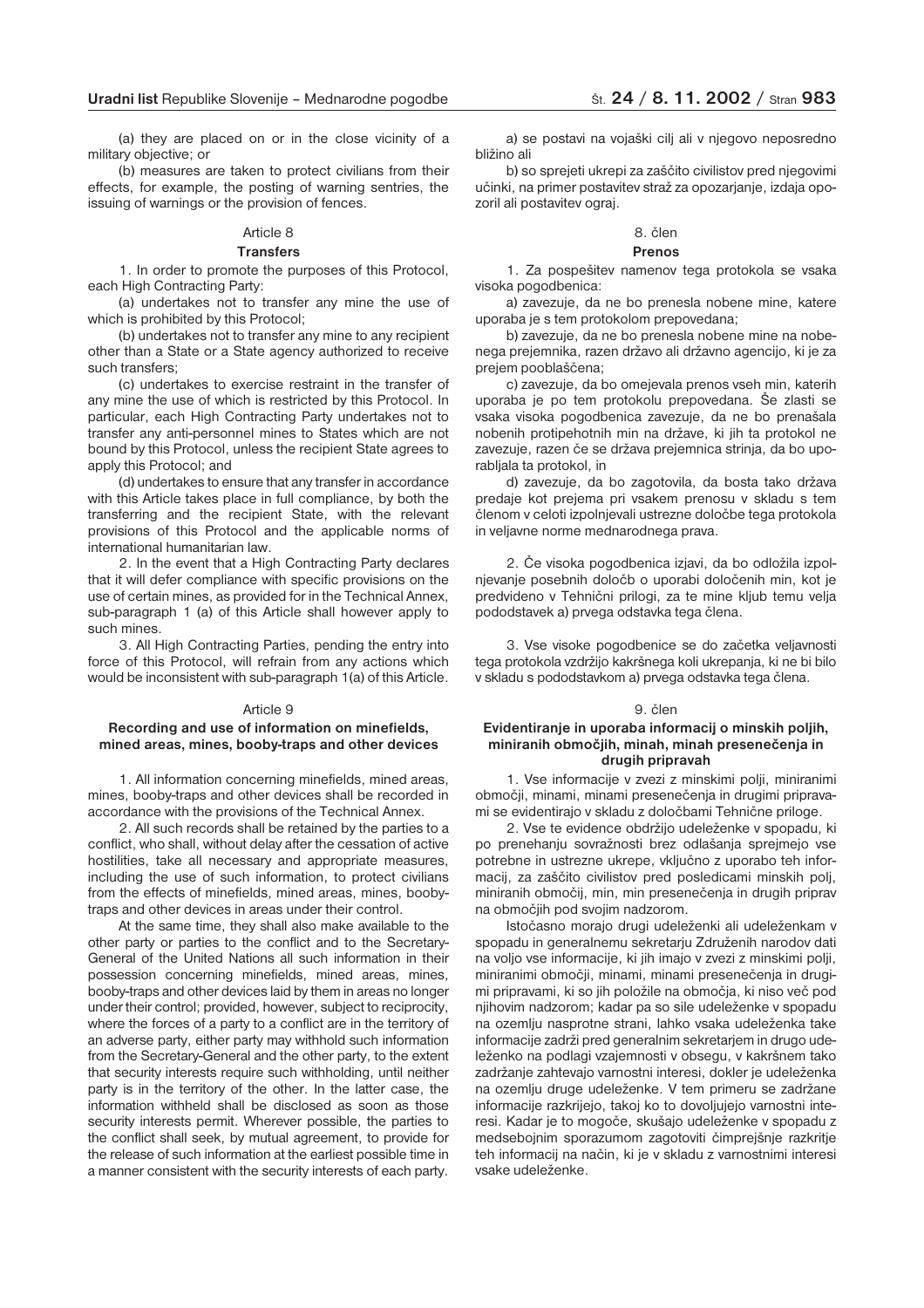3. This Article is without prejudice to the provisions of Articles 10 and 12 of this Protocol.

#### Article 10

### **Removal of minefields, mined areas, mines, boobytraps and other devices and international cooperation**

1. Without delay after the cessation of active hostilities, all minefields, mined areas, mines, booby-traps and other devices shall be cleared, removed, destroyed or maintained in accordance with Article 3 and paragraph 2 of Article 5 of this Protocol.

2. High Contracting Parties and parties to a conflict bear such responsibility with respect to minefields, mined areas, mines, booby-traps and other devices in areas under their control.

3. With respect to minefields, mined areas, mines, booby-traps and other devices laid by a party in areas over which it no longer exercises control, such party shall provide to the party in control of the area pursuant to paragraph 2 of this Article, to the extent permitted by such party, technical and material assistance necessary to fulfil such responsibility.

4. At all times necessary, the parties shall endeavour to reach agreement, both among themselves and, where appropriate, with other States and with international organizations, on the provision of technical and material assistance, including, in appropriate circumstances, the undertaking of joint operations necessary to fulfil such responsibilities.

#### Article 11

#### **Technological cooperation and assistance**

1. Each High Contracting Party undertakes to facilitate and shall have the right to participate in the fullest possible exchange of equipment, material and scientific and technological information concerning the implementation of this Protocol and means of mine clearance. In particular, High Contracting Parties shall not impose undue restrictions on the provision of mine clearance equipment and related technological information for humanitarian purposes.

2. Each High Contracting Party undertakes to provide information to the database on mine clearance established within the United Nations System, especially information concerning various means and technologies of mine clearance, and lists of experts, expert agencies or national points of contact on mine clearance.

3. Each High Contracting Party in a position to do so shall provide assistance for mine clearance through the United Nations System, other international bodies or on a bilateral basis, or contribute to the United Nations Voluntary Trust Fund for Assistance in Mine Clearance.

4. Requests by High Contracting Parties for assistance, substantiated by relevant information, may be submitted to the United Nations, to other appropriate bodies or to other States. These requests may be submitted to the Secretary-General of the United Nations, who shall transmit them to all High Contracting Parties and to relevant international organizations.

3. Ta člen ne vpliva na določbe 10. in 12. člena tega protokola.

#### 10. člen

### **Odstranitev minskih polj, miniranih območij, min, min presenečenja in drugih priprav ter mednarodno sodelovanje**

1. Takoj po prenehanju sovražnosti je treba očistiti, odstraniti, uničiti ali vzdrževati vsa minska polja, minirana območja, mine, mine presenečenja in druge priprave v skladu s 3. členom in drugim odstavkom 5. člena tega protokola.

2. Visoke pogodbenice in udeleženke v spopadu so tako odgovorne za minska polja, minirana območja, mine, mine presenečenja in druge priprave na območjih, ki so pod njihovim nadzorom.

3. V zvezi z minskimi polji, miniranimi območji, minami, minami presenečenja in drugimi pripravami zagotovi udeleženka, ki jih je položila na območjih, nad katerimi nima več nadzora, udeleženki, ki ima nadzor nad območjem v skladu z drugim odstavkom tega člena, tehnično in materialno pomoč, potrebno za izpolnjevanje take odgovornosti, v obsegu, ki ga ta udeleženka dovoljuje.

4. Kadar koli je potrebno, si udeleženke prizadevajo doseči sporazum med seboj, in kadar je to ustrezno, z drugimi državami in mednarodnimi organizacijami o zagotavljanju tehnične in materialne pomoči, kar v ustreznih okoliščinah vključuje izvajanje skupnih operacij, potrebnih za izpolnjevanje take odgovornosti.

#### 11. člen

#### **Tehnološko sodelovanje in pomoč**

1. Vsaka visoka pogodbenica se zavezuje, da bo olajšala sodelovanje, in ima pravico, da v najširšem možnem obsegu sodeluje pri izmenjavi opreme, materiala ter znanstvenih in tehnoloških informacij v zvezi z izvajanjem tega protokola in načini odstranjevanja min. Še zlasti visoke pogodbenice ne smejo predpisovati neprimernih omejitev za zagotavljanje opreme za odstranjevanje min in s tem povezanih tehnoloških informacij v humanitarne namene.

2. Vsaka visoka pogodbenica se zavezuje, da bo zagotovila informacije o odstranjevanju min za podatkovno bazo, ki je vzpostavljena v sistemu Združenih narodov, še posebej informacije v zvezi z različnimi postopki odstranjevanja min, in sezname strokovnjakov, strokovnih agencij ali kontaktnih oseb vsake države za odstranjevanje min.

3. Vsaka visoka pogodbenica, ki to lahko naredi, zagotovi pomoč pri odstranjevanju min prek sistema Združenih narodov, drugih mednarodnih teles ali na dvostranski podlagi ali pa prispeva v Prostovoljno fundacijo Združenih narodov za pomoč pri odstranjevanju min.

4. Prošnje visokih pogodbenic za pomoč, podkrepljene z ustreznimi informacijami, se lahko predajo Združenim narodom, drugim ustreznim telesom ali drugim državam. Te prošnje se lahko predložijo generalnemu sekretarju Združenih narodov, ki jih preda vsem visokim pogodbenicam in ustreznim mednarodnim organizacijam.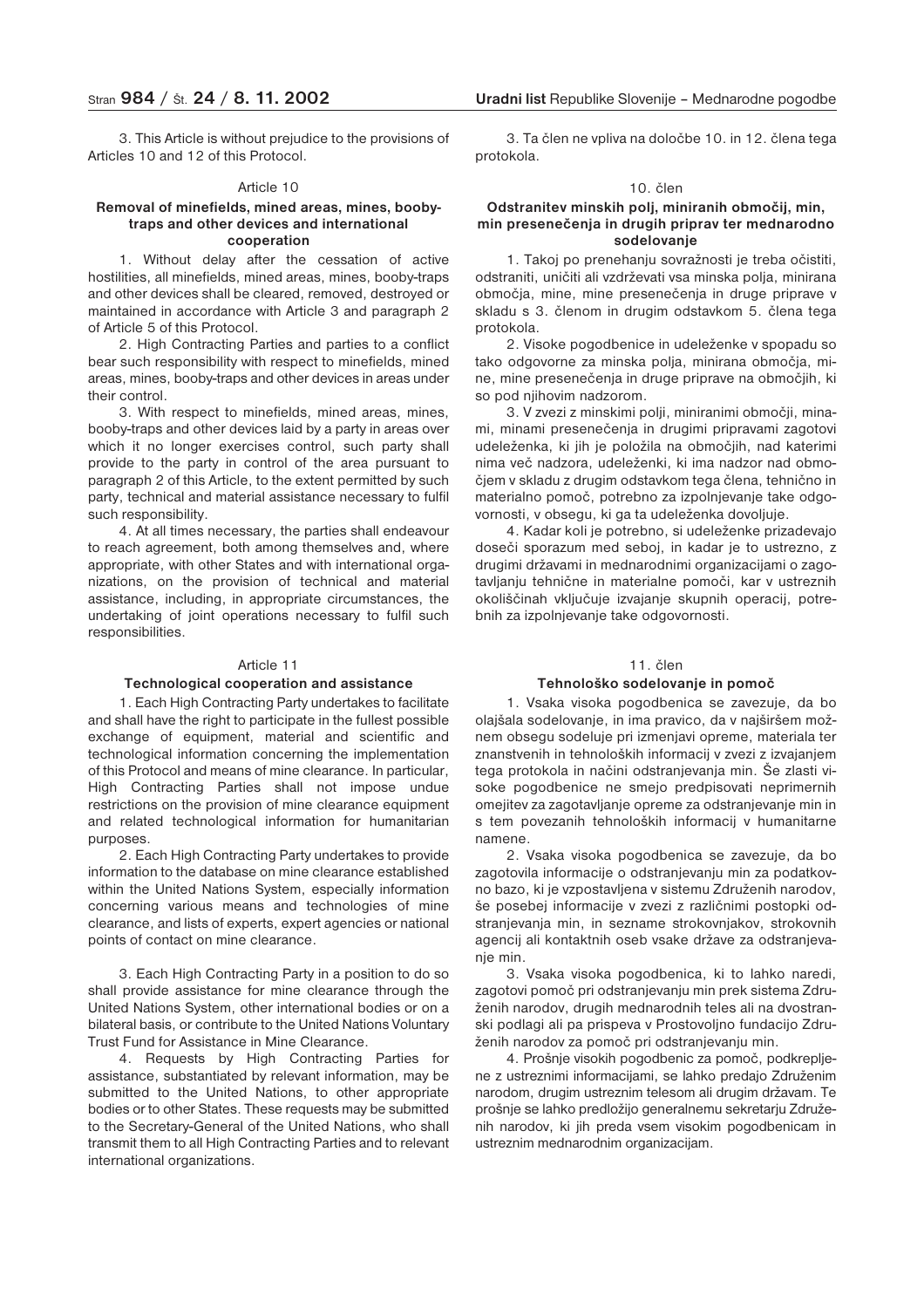### **Uradni list** Republike Slovenije – Mednarodne pogodbe  $\qquad \qquad$   $\qquad \qquad$   $\qquad$   $\qquad$   $\qquad$   $\qquad$   $\qquad$   $\qquad$   $\qquad$   $\qquad$   $\qquad$   $\qquad$   $\qquad$   $\qquad$   $\qquad$   $\qquad$   $\qquad$   $\qquad$   $\qquad$   $\qquad$   $\qquad$   $\qquad$   $\qquad$   $\qquad$   $\qquad$   $\qquad$   $\qquad$

5. In the case of requests to the United Nations, the SecretaryGeneral of the United Nations, within the resources available to the Secretary-General of the United Nations, may take appropriate steps to assess the situation and, in cooperation with the requesting High Contracting Party, determine the appropriate provision of assistance in mine clearance or implementation of the Protocol. The Secretary-General may also report to High Contracting Parties on any such assessment as well as on the type and scope of assistance required.

6. Without prejudice to their constitutional and other legal provisions, the High Contracting Parties undertake to cooperate and transfer technology to facilitate the implementation of the relevant prohibitions and restrictions set out in this Protocol.

7. Each High Contracting Party has the right to seek and receive technical assistance, where appropriate, from another High Contracting Party on specific relevant technology, other than weapons technology, as necessary and feasible, with a view to reducing any period of deferral for which provision is made in the Technical Annex.

#### Article 12

### **Protection from the effects of minefields, mined areas, mines, booby-traps and other devices**

1. Application

(a) With the exception of the forces and missions referred to in sub-paragraph 2(a)(i) of this Article, this Article applies only to missions which are performing functions in an area with the consent of the High Contracting Party on whose territory the functions are performed.

(b) The application of the provisions of this Article to parties to a conflict which are not High Contracting Parties shall not change their legal status or the legal status of a disputed territory, either explicitly or implicitly.

(c) The provisions of this Article are without prejudice to existing international humanitarian law, or other international instruments as applicable, or decisions by the Security Council of the United Nations, which provide for a higher level of protection to personnel functioning in accordance with this Article.

2. Peace-keeping and certain other forces and missions (a) This paragraph applies to:

(i) any United Nations force or mission performing peace-keeping, observation or similar functions in any area in accordance with the Charter of the United Nations; and

(ii) any mission established pursuant to Chapter VIII of the Charter of the United Nations and performing its functions in the area of a conflict.

(b) Each High Contracting Party or party to a conflict, if so requested by the head of a force or mission to which this paragraph applies, shall:

(i) so far as it is able, take such measures as are necessary to protect the force or mission from the effects of mines, booby-traps and other devices in any area under its control;

(ii) if necessary in order effectively to protect such personnel, remove or render harmless, so far as it is able, all mines, booby-traps and other devices in that area; and

5. V primeru prošenj Združenim narodom lahko generalni sekretar Združenih narodov v okviru sredstev, ki so mu na voljo, ustrezno ukrepa, da se oceni položaj, in v sodelovanju z visoko pogodbenico prosilko določi ustrezno zagotovitev pomoči pri odstranjevanju min ali izvajanju protokola. Generalni sekretar lahko o vsaki taki oceni kot tudi o vrsti in obsegu potrebne pomoči poroča visokim pogodbenicam.

6. Brez vpliva na ustavne in druge zakonske določbe visokih pogodbenic se te zavezujejo, da bodo sodelovale in prenašale načine za lažje izvajanje ustreznih prepovedi in omejitev, določenih s tem protokolom.

7. Vsaka visoka pogodbenica ima pravico zaprositi za strokovno pomoč v zvezi s posebno ustrezno tehnologijo, razen tehnologije orožja, in jo prejeti, kadar je to primerno, od druge visoke pogodbenice, kot je to potrebno in izvedljivo, da se skrajša rok odloga, določen v Tehnični prilogi.

#### 12. člen

### **Zaščita pred učinki minskih polj, miniranih območij, min, min presenečenja in drugih priprav**

#### 1. Uporaba

a) Razen sil in misij, omenjenih v točki i) pododstavka a) drugega odstavka tega člena, se ta člen uporablja samo za misije, ki opravljajo naloge na območju z dovoljenjem visoke pogodbenice, na katere ozemlju se naloge opravljajo.

b) Uporaba določb tega člena za udeleženke v spopadu, ki niso visoke pogodbenice, niti eksplicitno niti implicitno ne spremeni njihovega pravnega statusa ali pravnega statusa spornega ozemlja.

c) Določbe tega člena ne vplivajo na obstoječe mednarodno humanitarno pravo ali druge veljavne mednarodne instrumente niti na sklepe Varnostnega sveta Združenih narodov, ki predvidevajo višjo raven zaščite osebja, ki deluje po tem členu.

2. Mirovne in nekatere druge sile in misije

a) Ta odstavek se uporablja za:

i) vse sile ali misije Združenih narodov, ki ohranjajo mir in izvajajo opazovanja ali podobne naloge na katerem koli območju v skladu z Ustanovno listino Združenih narodov, in

ii) vsako misijo, vzpostavljeno v skladu z VIII. poglavjem Ustanovne listine Združenih narodov, ki izvaja naloge na območju spopada.

b) Na zahtevo vodje sil ali misije, za katere se uporablja ta člen, vsaka visoka pogodbenica ali udeleženka v spopadu:

i) če to lahko stori, sprejme take ukrepe, kot so potrebni za zaščito sil ali misije pred učinki min, min presenečenja in drugih priprav na katerem koli območju pod njenim nadzorom;

ii) odstrani ali onesposobi, če je to mogoče, vse mine, mine presenečenja in druge priprave na tem območju, da bi učinkovito zaščitilo to osebje, in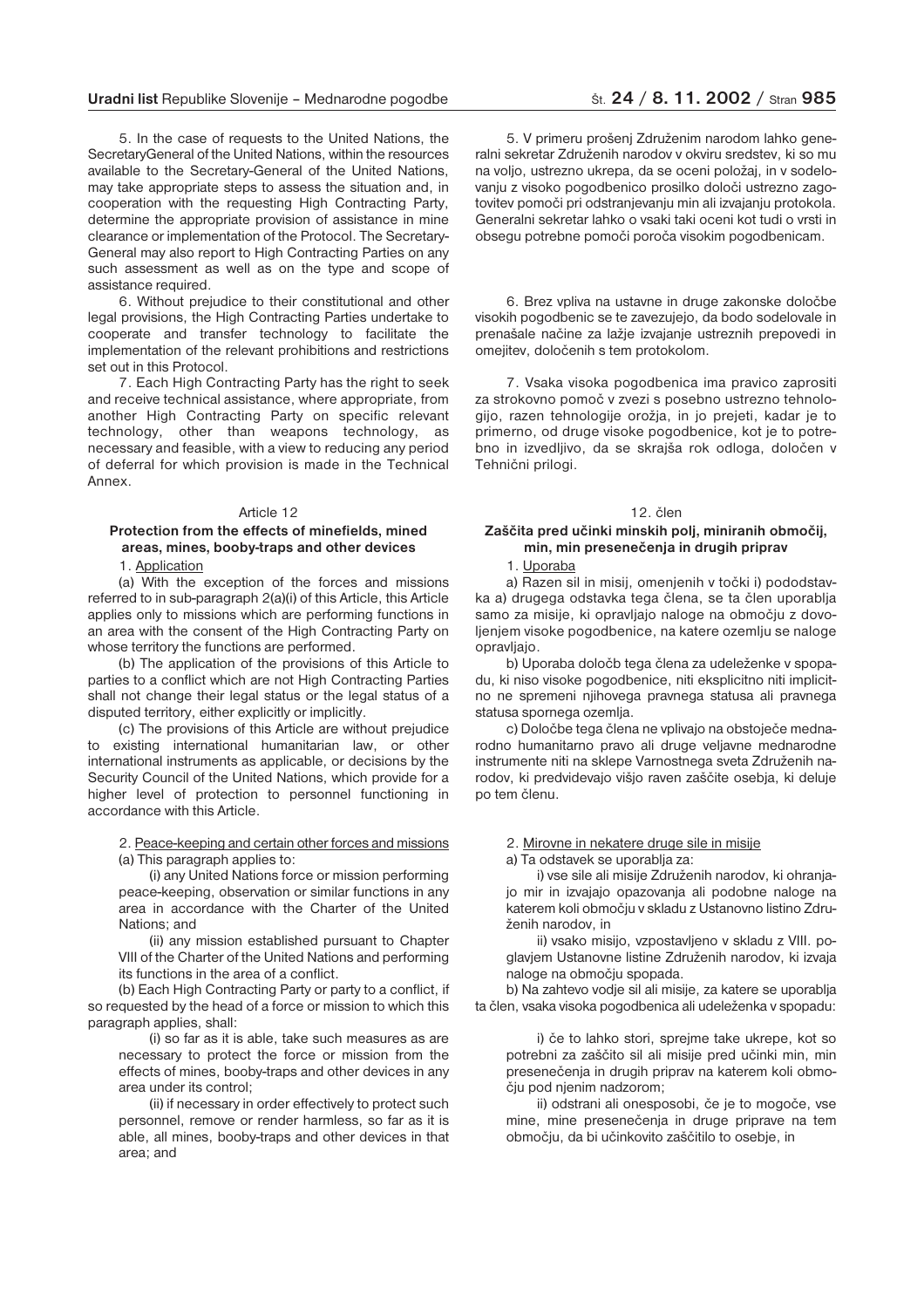(iii) inform the head of the force or mission of the location of all known minefields, mined areas, mines, booby-traps and other devices in the area in which the force or mission is performing its functions and, so far as is feasible, make available to the head of the force or mission all information in its possession concerning such minefields, mined areas, mines, booby-traps and other devices.

3. Humanitarian and fact-finding missions of the United Nations System

(a) This paragraph applies to any humanitarian or factfinding mission of the United Nations System.

(b) Each High Contracting Party or party to a conflict, if so requested by the head of a mission to which this paragraph applies, shall:

(i) provide the personnel of the mission with the protections set out in sub-paragraph 2(b)(i) of this Article; and

(ii) if access to or through any place under its control is necessary for the performance of the mission's functions and in order to provide the personnel of the mission with safe passage to or through that place:

(aa) unless on-going hostilities prevent, inform the head of the mission of a safe route to that place if such information is available; or

(bb) if information identifying a safe route is not provided in accordance with sub-paragraph (aa), so far as is necessary and feasible, clear a lane through minefields.

4. Missions of the International Committee of the Red Cross

(a) This paragraph applies to any mission of the International Committee of the Red Cross performing functions with the consent of the host State or States as provided for by the Geneva Conventions of 12 August 1949 and, where applicable, their Additional Protocols.

(b) Each High Contracting Party or party to a conflict, if so requested by the head of a mission to which this paragraph applies, shall:

(i) provide the personnel of the mission with the protections set out in sub-paragraph 2(b)(i) of this Article; and

(ii) take the measures set out in sub-paragraph 3(b)(ii) of this Article.

5. Other humanitarian missions and missions of enquiry (a) Insofar as paragraphs 2, 3 and 4 of this Article do not apply to them, this paragraph applies to the following missions when they are performing functions in the area of a conflict or to assist the victims of a conflict:

(i) any humanitarian mission of a national Red Cross or Red Crescent society or of their International Federation;

(ii) any mission of an impartial humanitarian organization, including any impartial humanitarian demining mission; and

(iii) any mission of enquiry established pursuant to the provisions of the Geneva Conventions of 12 August 1949 and, where applicable, their Additional Protocols.

iii) obvesti vodjo sil ali misije o lokaciji vseh znanih minskih polj, miniranih območij, min, min presenečenja in drugih priprav na območju, na katerem sile ali misija opravljajo svoje naloge, in če je izvedljivo, vodji sil ali misije da na voljo vse informacije, ki jih ima v zvezi s temi minskimi polji, miniranimi območji, minami, minami presenečenja in drugimi pripravami.

3. Humanitarne misije in misije za ugotavljanje dejanskega stanja iz sistema Združenih narodov

a) Ta odstavek se uporablja za vse humanitarne misije in misije za ugotavljanje dejanskega stanja iz sistema Združenih narodov.

b) Na zahtevo vodje misije, za katero se uporablja ta odstavek, vsaka visoka pogodbenica ali udeleženka v spopadu:

i) zagotovi osebju misije zaščito, kot je določena v točki i) pododstavka b) drugega odstavka tega člena, in

ii) če je za izvajanje nalog misije potreben dostop do kraja ali čezenj pod njenim nadzorom in za zagotovitev varnega prehoda osebja misije na ta kraj ali čezenj:

aa) razen če tega ne preprečujejo sovražnosti, obvesti vodjo misije o varni poti na ta kraj, če so take informacije na voljo, ali

bb) če se informacije, s katerimi se določa varna pot, ne zagotovijo v skladu s podtočko aa), če je potrebno in izvedljivo, naredi prehod čez minska polja.

### 4. Misije Mednarodnega odbora Rdečega križa

a) Ta odstavek se uporablja za vsako misijo Mednarodnega odbora Rdečega križa, ki opravlja naloge s privolitvijo države gostiteljice ali držav gostiteljic, kot je predvideno z Ženevskimi konvencijami z dne 12. avgusta 1949, in kadar je ustrezno, z njihovimi dodatnimi protokoli.

b) Na zahtevo vodje misije, za katero se uporablja ta odstavek, vsaka visoka pogodbenica ali udeleženka v spopadu:

i) osebju misije zagotovi zaščito, določeno v točki i) pododstavka b) drugega odstavka tega člena, in

ii) sprejme ukrepe, določene v točki ii) pododstavka b) tretjega odstavka tega člena.

5. Druge humanitarne misije in poizvedovalne misije

a) Če se drugi, tretji in četrti odstavek tega člena ne uporabljajo za naslednje misije, pa se ta odstavek uporablja zanje, kadar opravljajo naloge na območju spopada ali pomagajo žrtvam spopada, in sicer za:

i) vsako humanitarno misijo organizacije Rdečega križa ali Rdečega polmeseca vsake države ali njune mednarodne federacije;

ii) vsako misijo nepristranske humanitarne organizacije, vključno z vsako nepristransko humanitarno misijo za razminiranje, in

iii) vsako poizvedovalno misijo, vzpostavljeno v skladu z določbami Ženevskih konvencij z dne 12. avgusta 1949, in kadar je to ustrezno, njihovih dodatnih protokolov.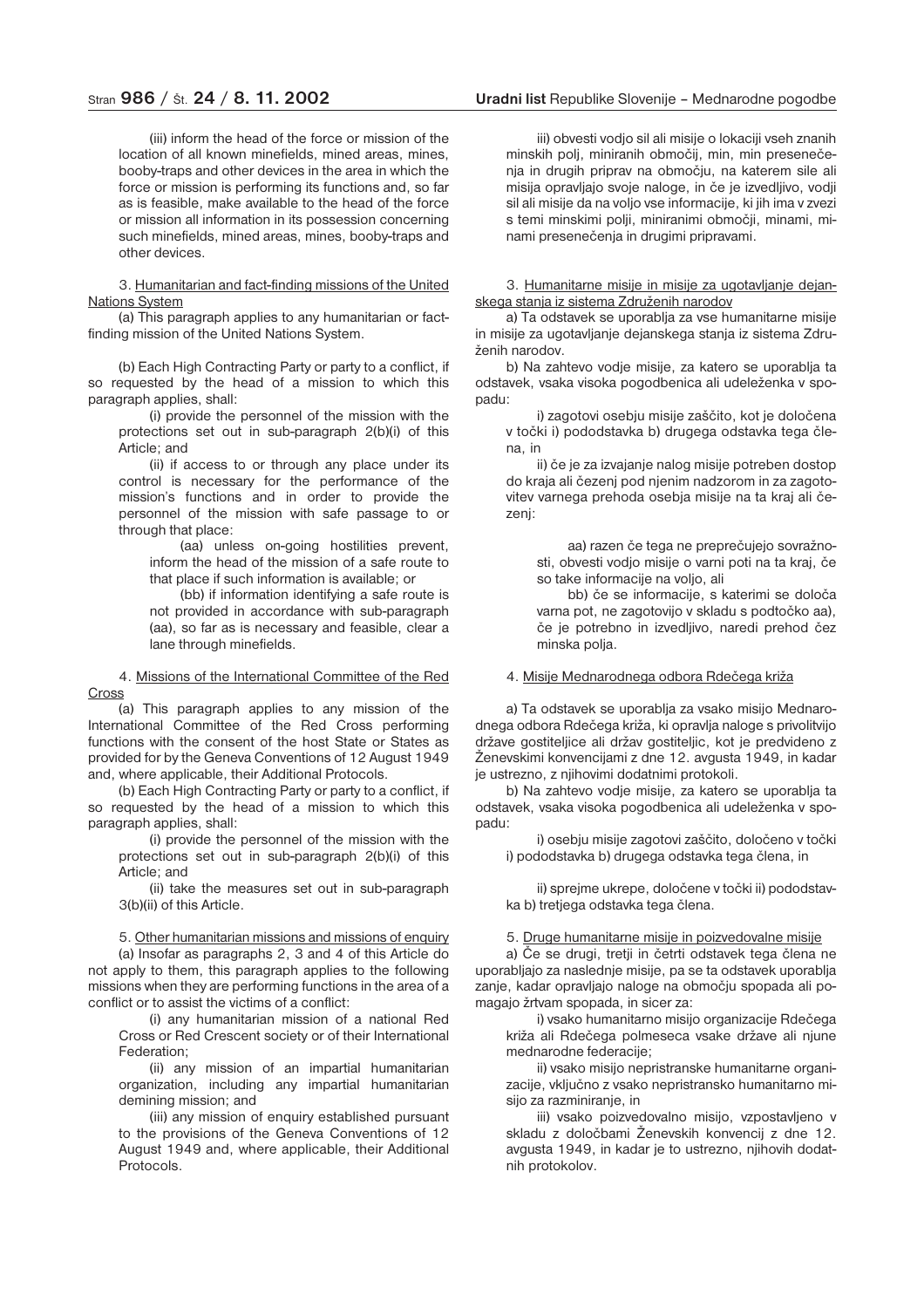(b) Each High Contracting Party or party to a conflict, if so requested by the head of a mission to which this paragraph applies, shall, so far as is feasible:

(i) provide the personnel of the mission with the protections set out in sub-paragraph 2(b)(i) of this Article; and

(ii) take the measures set out in subparagraph 3(b)(ii) of this Article.

#### 6. Confidentiality

All information provided in confidence pursuant to this Article shall be treated by the recipient in strict confidence and shall not be released outside the force or mission concerned without the express authorization of the provider of the information.

#### 7. Respect for laws and regulations

Without prejudice to such privileges and immunities as they may enjoy or to the requirements of their duties, personnel participating in the forces and missions referred to in this Article shall:

(a) respect the laws and regulations of the host State; and

(b) refrain from any action or activity incompatible with the impartial and international nature of their duties.

#### Article 13

#### **Consultations of High Contracting Parties**

1. The High Contracting Parties undertake to consult and cooperate with each other on all issues related to the operation of this Protocol. For this purpose, a conference of High Contracting Parties shall be held annually.

2. Participation in the annual conferences shall be determined by their agreed Rules of Procedure.

3. The work of the conference shall include:

(a) review of the operation and status of this Protocol;

(b) consideration of matters arising from reports by High Contracting Parties according to paragraph 4 of this Article;

(c) preparation for review conferences; and

(d) consideration of the development of technologies to protect civilians against indiscriminate effects of mines.

4. The High Contracting Parties shall provide annual reports to the Depositary, who shall circulate them to all High Contracting Parties in advance of the conference, on any of the following matters:

(a) dissemination of information on this Protocol to their armed forces and to the civilian population;

(b) mine clearance and rehabilitation programmes;

(c) steps taken to meet technical requirements of this Protocol and any other relevant information pertaining thereto;

(d) legislation related to this Protocol;

(e) measures taken on international technical information exchange, on international cooperation on mine clearance, and on technical cooperation and assistance; and

(f) other relevant matters.

5. The cost of the Conference of High Contracting Parties shall be borne by the High Contracting Parties and States not parties participating in the work of the conference, in accordance with the United Nations scale of assessment adjusted appropriately.

b) Na zahtevo vodje misije, za katero se uporablja ta odstavek, vsaka visoka pogodbenica ali udeleženka v spopadu, če je izvedljivo:

> i) osebju misije zagotovi zaščito, določeno v točki i) pododstavka b) drugega odstavka tega člena, in

> ii) sprejme ukrepe, določene v točki ii) pododstavka b) tretjega odstavka tega člena.

#### 6. Tajnost

Vse zaupno zagotovljene informacije v skladu s tem členom mora prejemnik obravnavati na tajen način in jih ne sme razkriti zunaj ustreznih sil ali misije brez izrecnega dovoljenja tistega, ki jih je zagotovil.

#### 7. Spoštovanje zakonov in predpisov

Brez vpliva na privilegije in imunitete, ki jih lahko uživa, ali na zahteve, povezane z njegovimi dolžnostmi, mora osebje, ki sodeluje v silah in misijah, omenjenih v tem členu:

a) spoštovati zakone in predpise države gostiteljice in

b) se vzdržati ukrepanj ali dejavnosti, ki niso združljive z nepristransko in mednarodno naravo njegovih dolžnosti.

#### 13. člen

#### **Posvetovanja visokih pogodbenic**

1. Visoke pogodbenice se zavezujejo, da se bodo medsebojno posvetovale in sodelovale pri vseh vprašanjih v zvezi z izvajanjem tega protokola. V ta namen vsako leto poteka konferenca visokih pogodbenic.

2. Sodelovanje na letnih konferencah se določi s poslovnikom.

3. Delo konference vključuje:

a) pregled izvajanja in statusa tega protokola;

b) obravnavo zadev, ki izhajajo iz poročil visokih pogodbenic v skladu s četrtim odstavkom tega člena;

c) pripravo na pregledne konference in

d) obravnavo razvoja tehnologij za zaščito civilnega prebivalstva pred nerazlikovalnimi učinki min.

4. Visoke pogodbenice zagotovijo letna poročila depozitarju, ki jih pred konferenco pošlje vsem visokim pogodbenicam, o teh zadevah:

a) seznanjanju svojih oboroženih sil in civilnega prebivalstva s protokolom;

b) programih odstranjevanja min in rehabilitacije;

c) sprejetih ukrepih za izpolnjevanje tehničnih zahtev tega protokola in vseh drugih ustreznih informacijah v zvezi s tem;

d) zakonodaji v zvezi s tem protokolom;

e) ukrepih, sprejetih za mednarodno izmenjavo tehničnih informacij, mednarodno sodelovanje pri odstranjevanju min ter za strokovno sodelovanje in pomoč, in

#### f) drugih ustreznih zadevah.

5. Stroške Konference visokih pogodbenic krijejo visoke pogodbenice in države, ki niso pogodbenice in sodelujejo pri delu konference, v skladu z ustrezno prilagojeno lestvico Združenih narodov glede ocene stroškov.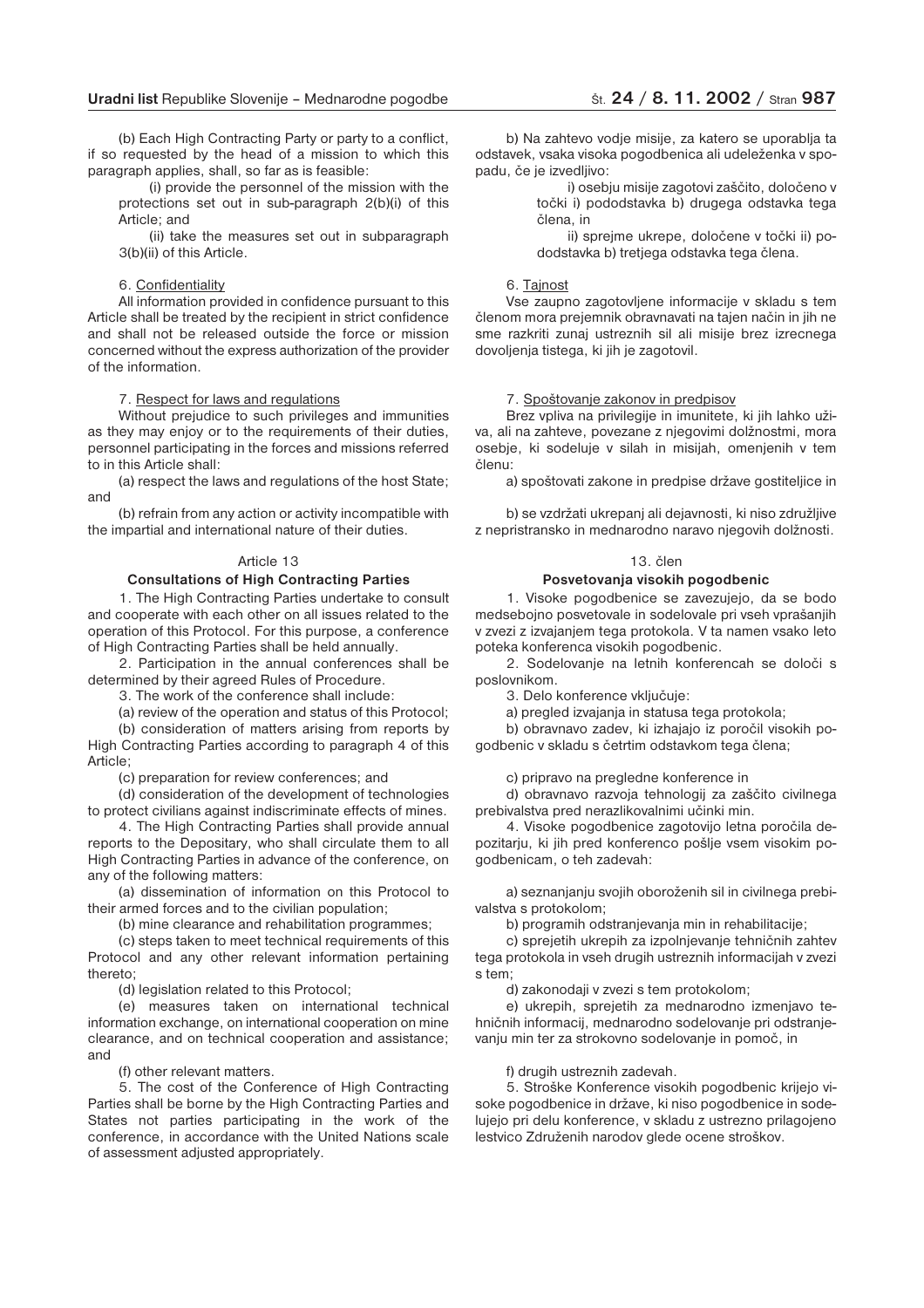# Article 14

### **Compliance**

1. Each High Contracting Party shall take all appropriate steps, including legislative and other measures, to prevent and suppress violations of this Protocol by persons or on territory under its jurisdiction or control.

2. The measures envisaged in paragraph 1 of this Article include appropriate measures to ensure the imposition of penal sanctions against persons who, in relation to an armed conflict and contrary to the provisions of this Protocol, wilfully kill or cause serious injury to civilians and to bring such persons to justice.

3. Each High Contracting Party shall also require that its armed forces issue relevant military instructions and operating procedures and that armed forces personnel receive training commensurate with their duties and responsibilities to comply with the provisions of this Protocol.

4. The High Contracting Parties undertake to consult each other and to cooperate with each other bilaterally, through the Secretary-General of the United Nations or through other appropriate international procedures, to resolve any problems that may arise with regard to the interpretation and application of the provisions of this Protocol.

#### **Technical Annex**

#### 1. Recording

(a) Recording of the location of mines other than remotely-delivered mines, minefields, mined areas, boobytraps and other devices shall be carried out in accordance with the following provisions:

(i) the location of the minefields, mined areas and areas of booby-traps and other devices shall be specified accurately by relation to the coordinates of at least two reference points and the estimated dimensions of the area containing these weapons in relation to those reference points;

(ii) maps, diagrams or other records shall be made in such a way as to indicate the location of minefields, mined areas, booby-traps and other devices in relation to reference points, and these records shall also indicate their perimeters and extent; and

(iii) for purposes of detection and clearance of mines, booby-traps and other devices, maps, diagrams or other records shall contain complete information on the type, number, emplacing method, type of fuse and life time, date and time of laying, anti-handling devices (if any) and other relevant information on all these weapons laid. Whenever feasible the minefield record shall show the exact location of every mine, except in row minefields where the row location is sufficient. The precise location and operating mechanism of each booby-trap laid shall be individually recorded.

(b) The estimated location and area of remotelydelivered mines shall be specified by coordinates of reference points (normally corner points) and shall be ascertained and when feasible marked on the ground at the earliest opportunity. The total number and type of mines laid, the date and time of laying and the self-destruction time periods shall also be recorded.

(c) Copies of records shall be held at a level of command sufficient to guarantee their safety as far as possible.

# 14. člen

### **Skladnost**

1. Vsaka visoka pogodbenica sprejme ustrezne ukrepe, vključno z zakonodajnimi in drugimi ukrepi, da bi osebam pod svojo pristojnostjo ali nadzorom preprečila kršitve tega protokola in jih odpravila ter preprečila in odpravila take kršitve na ozemlju pod svojo pristojnostjo ali nadzorom.

2. Ukrepi, predvideni v prvem odstavku tega člena, vključujejo ustrezne ukrepe za uvedbo kazenskih sankcij proti osebam, ki v zvezi z oboroženim spopadom in v nasprotju z določbami tega protokola namerno ubijajo civilno prebivalstvo ali mu povzročajo resne poškodbe, in za uveljavitev kazenske odgovornosti takšnih oseb.

3. Vsaka visoka pogodbenica tudi zahteva, da njene oborožene sile izdajo ustrezna vojaška navodila in operativne postopke ter da se osebje oboroženih sil usposablja primerno dolžnostim in odgovornostim, s čimer se zagotovi skladnost z določbami tega protokola.

4. Visoke pogodbenice se zavezujejo, da se bodo med seboj posvetovale in dvostransko sodelovale prek generalnega sekretarja Združenih narodov ali z uporabo drugih ustreznih mednarodnih postopkov za razreševanje vprašanj, ki se lahko pojavijo v zvezi z razlago in uporabo določb tega protokola.

#### **Tehnična priloga**

#### 1. Evidentiranje

a) Evidentiranje lokacije min, razen daljinsko dostavljenih min, minskih polj, miniranih območij, min presenečenja in drugih priprav se opravi v skladu s temi določbami:

i) lokacija minskih polj, miniranih območij ter območij min presenečenja in drugih priprav se navede natančno glede na koordinate vsaj dveh referenčnih točk in ocenjene dimenzije območja, na katerem je to orožje glede na te referenčne točke;

ii) zemljevidi, skice ali druge evidence se izdelajo tako, da prikazujejo lokacijo minskih polj, miniranih območij, min presenečenja in drugih priprav glede na referenčne točke ter njihove perimetre in obseg, in

iii) za odkrivanje in odstranjevanje min, min presenečenja in drugih priprav morajo zemljevidi, skice ali druge evidence vsebovati popolne informacije o vrsti, številu, tehniki namestitve, vrsti in življenjski dobi vžigalnika*,* datumu in času namestitve, morebitnih pripravah proti onesposobljenju in druge ustrezne podatke o vsem nameščenem orožju. Kadar koli je izvedljivo, mora zapisnik o minskem polju prikazovati natančno lokacijo vsake mine, razen pri vrstičnih minskih poljih, kjer zadostuje lokacija vrste. Posamično je treba evidentirati natančno lokacijo in mehanizem delovanja vsake nameščene mine presenečenja.

b) Ocenjeno lokacijo in območje daljinsko dostavljenih min je treba označiti s koordinatami referenčnih točk (navadno vogalnih točk), jih potrditi, in kadar je to izvedljivo, jih ob prvi priložnosti označiti na tleh. Evidentirati je treba tudi skupno število in vrsto položenih min, datum in čas namestitve in čas, potreben za samouničenje.

c) Kopije evidenc je treba hraniti na ravni poveljstva, kar zagotavlja njihovo varnost, kolikor je to mogoče.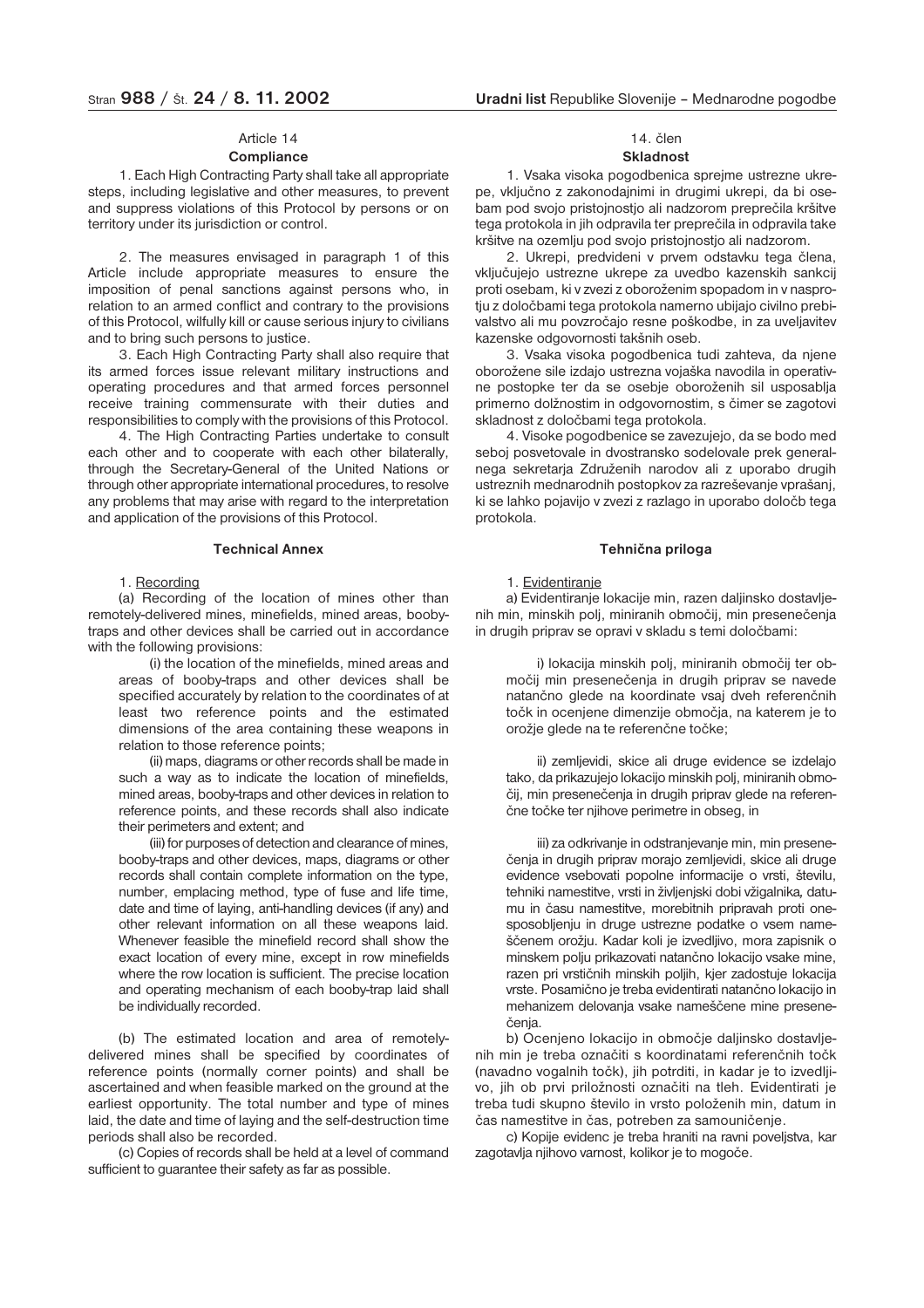(d) The use of mines produced after the entry into force of this Protocol is prohibited unless they are marked in English or in the respective national language or languages with the following information:

(i) name of the country of origin;

(ii) month and year of production; and

(iii) serial number or lot number.

The marking should be visible, legible, durable and resistant to environmental effects, as far as possible.

#### 2. Specifications on detectability

(a) With respect to anti-personnel mines produced after 1 January 1997, such mines shall incorporate in their construction a material or device that enables the mine to be detected by commonly-available technical mine detection equipment and provides a response signal equivalent to a signal from 8 grammes or more of iron in a single coherent mass.

(b) With respect to anti-personnel mines produced before 1 January 1997, such mines shall either incorporate in their construction, or have attached prior to their emplacement, in a manner not easily removable, a material or device that enables the mine to be detected by commonly-available technical mine detection equipment and provides a response signal equivalent to a signal from 8 grammes or more of iron in a single coherent mass.

(c) In the event that a High Contracting Party determines that it cannot immediately comply with subparagraph (b), it may declare at the time of its notification of consent to be bound by this Protocol that it will defer compliance with sub-paragraph (b) for a period not to exceed 9 years from the entry into force of this Protocol. In the meantime it shall, to the extent feasible, minimize the use of anti-personnel mines that do not so comply.

#### 3. Specifications on self-destruction and selfdeactivation

(a) All remotely-delivered anti-personnel mines shall be designed and constructed so that no more than 10% of activated mines will fail to self-destruct within 30 days after emplacement, and each mine shall have a back-up selfdeactivation feature designed and constructed so that, in combination with the self-destruction mechanism, no more than one in one thousand activated mines will function as a mine 120 days after emplacement.

(b) All non-remotely delivered anti-personnel mines, used outside marked areas, as defined in Article 5 of this Protocol, shall comply with the requirements for selfdestruction and self-deactivation stated in sub-paragraph (a).

(c) In the event that a High Contracting Party determines that it cannot immediately comply with subparagraphs (a) and/or (b), it may declare at the time of its notification of consent to be bound by this Protocol, that it will, with respect to mines produced prior to the entry into force of this Protocol, defer compliance with subparagraphs (a) and/or (b) for a period not to exceed 9 years from the entry into force of this Protocol.

During this period of deferral, the High Contracting Party shall:

(i) undertake to minimize, to the extent feasible, the use of anti-personnel mines that do not so comply; and

d) Prepovedana je uporaba min, izdelanih po začetku veljavnosti tega protokola, če niso označene v angleščini ali ustreznem jeziku ali jezikih vsake države s temi podatki:

i) ime države porekla;

ii) mesec in leto izdelave in

iii) serijska številka ali številka nabojnika.

Označba mora biti vidna, čitljiva, trajna in čim bolj odporna proti vplivom okolja.

2. Podrobnosti o možnosti odkrivanja

a) V zvezi s protipehotnimi minami, izdelanimi po 1. januarju 1997: te mine morajo vsebovati material ali pripravo, ki omogoča njihovo odkrivanje s splošno razpoložljivo tehnično opremo za odkrivanje min in zagotavlja odzivni signal, enakovreden signalu 8 g ali več železa v eni sami enotni masi.

b) V zvezi s protipehotnimi minami, proizvedenimi pred 1. januarjem 1997: te mine morajo vsebovati material ali pripravo, ki omogoča njihovo odkrivanje s splošno razpoložljivo tehnično opremo za odkrivanje min in zagotavlja odzivni signal, enakovreden signalu 8 g ali več železa v eni sami enotni masi, ali pa je treba ta material ali pripravo pritrditi na mine pred njihovo namestitvijo tako, da je ni mogoče zlahka odstraniti.

c) Če visoka pogodbenica ugotovi, da ne more takoj izpolniti pododstavka b), v uradnem obvestilu o privolitvi, da jo ta protokol zavezuje, izjavi, da bo odložila izpolnjevanje pododstavka b) za dobo, ki ne presega 9 let od začetka veljavnosti tega protokola. V tem času mora v izvedljivem obsegu kar najbolj zmanjšati uporabo protipehotnih min, ki teh zahtev ne izpolnjujejo.

#### 3. Podrobnosti o samouničenju in samodeaktiviranju

a) Vse daljinsko dostavljene protipehotne mine morajo biti zasnovane in izdelane tako, da odstotek neuničenih min, ki se jim ne uspe samouničiti v 30 dneh po namestitvi, ne presega 10%; vsaka mina mora imeti rezervno samodeaktiviranje, zasnovano in izdelano tako, da skupaj z mehanizmom za samouničenje 120 dni po namestitvi največ ena mina od 1000 še deluje kot mina.

b) Vse nedaljinsko dostavljene protipehotne mine, ki se uporabljajo zunaj označenega območja, kot je opredeljeno v 5. členu tega protokola, morajo izpolnjevati zahteve za samouničenje in samodeaktiviranje, navedene v pododstavku a).

c) Če visoka pogodbenica ugotovi, da ne more takoj izpolniti pododstavkov a) in/ali b), lahko v uradnem obvestilu o privolitvi, da jo zavezuje ta protokol, izjavi, da bo v zvezi z minami, izdelanimi pred začetkom veljavnosti tega protokola, odložila izpolnjevanje pododstavkov a) in/ali b) za dobo, ki ne presega 9 let od začetka veljavnosti tega protokola.

Visoka pogodbenica se zavezuje, da bo med odlogom:

i) v izvedljivem obsegu čim bolj zmanjšala uporabo protipehotnih min, ki teh zahtev ne izpolnjujejo;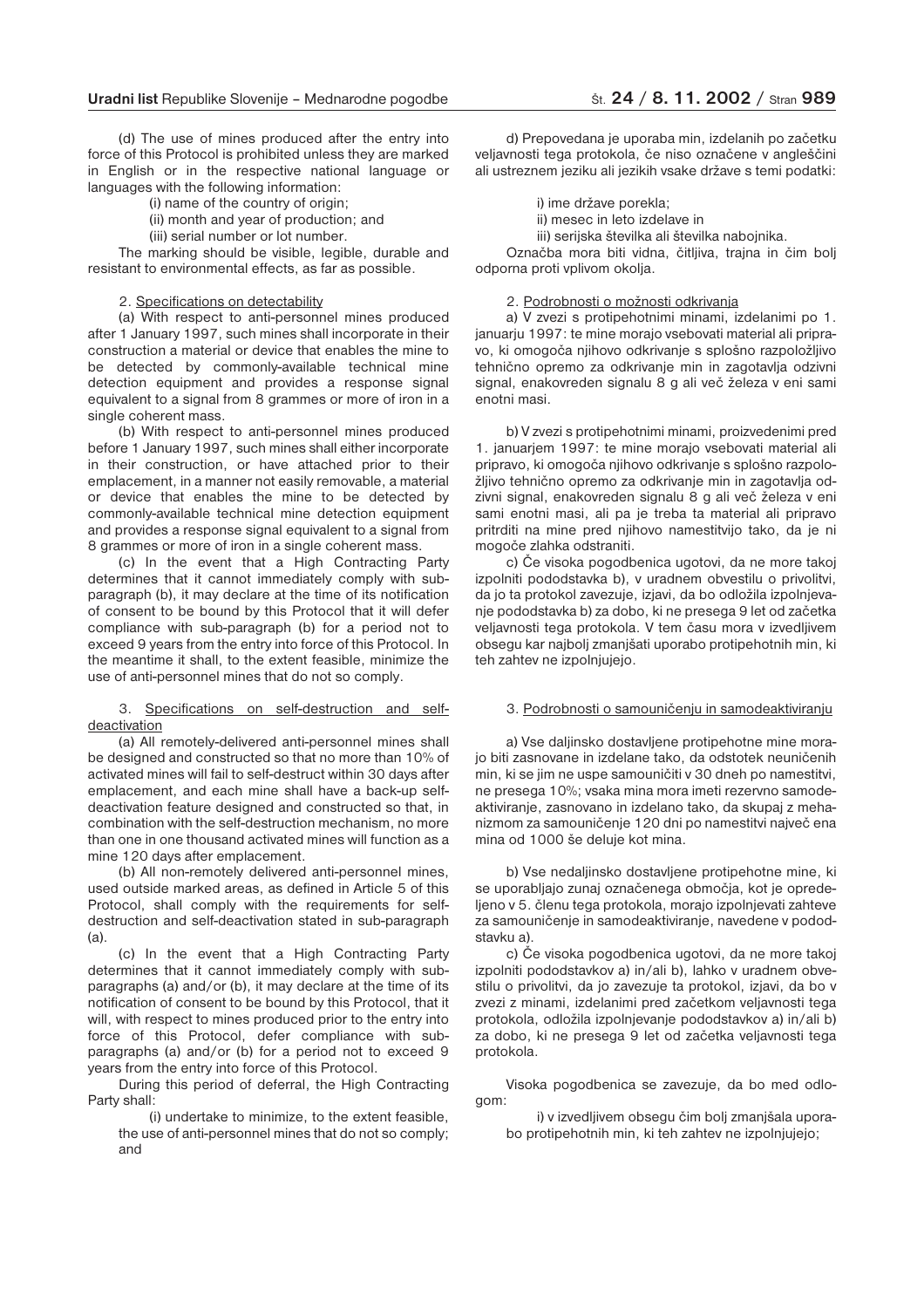### Stran **990** / Št. **24** / **8. 11. 2002 Uradni list** Republike Slovenije – Mednarodne pogodbe

(ii) with respect to remotely-delivered anti-personnel mines, comply with either the requirements for selfdestruction or the requirements for self-deactivation and, with respect to other anti-personnel mines comply with at least the requirements for self-deactivation.

### 4. International signs for minefields and mined areas

Signs similar to the example attached and as specified below shall be utilized in the marking of minefields and mined areas to ensure their visibility and recognition by the civilian population:

(a) size and shape: a triangle or square no smaller than 28 centimetres (11 inches) by 20 centimetres (7.9 inches) for a triangle, and 15 centimetres (6 inches) per side for a square;

(b) colour: red or orange with a yellow reflecting border;

(c) symbol: the symbol illustrated in the Attachment, or an alternative readily recognizable in the area in which the sign is to be displayed as identifying a dangerous area;

(d) language: the sign should contain the word "mines" in one of the six official languages of the Convention (Arabic, Chinese, English, French, Russian and Spanish) and the language or languages prevalent in that area; and

(e) spacing: signs should be placed around the minefield or mined area at a distance sufficient to ensure their visibility at any point by a civilian approaching the area."

**Attachment Warning Sign for Areas Containing Mines** 28 cm (11 inches) MINES

ii) v zvezi z daljinsko dostavljenimi protipehotnimi minami izpolnjevala ustrezne zahteve za samouničenje ali samodeaktiviranje, v zvezi z drugimi protipehotnimi minami pa vsaj zahteve za samodeaktiviranje.

### 4. Mednarodni znaki za minska polja in minirana območja Pri označevanju minskih polj in miniranih območij se uporabljajo znaki, podobni primerku, priloženemu in opisanemu spodaj, da bi tako zagotovili njihovo vidnost in prepoznavnost za civilno prebivalstvo:

a) oblika in velikost: trikotnik ali kvadrat, ki ni manjši od 28 centimetrov (11 palcev) krat 20 centimetrov (7,9 palca) za trikotnik in 15 centimetrov (6 palcev) za stranico pri kvadratu;

b) barva: rdeča ali oranžna z rumenim odbojnim robom;

c) simbol: simbol na sliki v dodatku ali neki drug simbol, ki je na območju, na katerem se postavi znak, zlahka prepoznaven za označevanje nevarnega območja;

d) jezik: znak mora vsebovati besedo "mine" v enem od šestih uradnih jezikov konvencije (arabščini, kitajščini, angleščini, francoščini, ruščini in španščini) in jeziku ali jezikih, ki prevladujejo na tem območju, in

e) razmik: znaki morajo biti nameščeni okoli minskega polja ali miniranega območja na primerni razdalji, tako da so za civilno osebo, ki se približuje območju, vidni z vsake točke."

(znak) (izpuščen)

### ARTICLE 2: ENTRY INTO FORCE

This amended Protocol shall enter into force as provided for in paragraph 1(b) of Article 8 of the Convention.

### 2. ČLEN: ZAČETEK VELJAVNOSTI

Ta spremenjeni protokol začne veljati, kot je predvideno v pododstavku b) prvega odstavka 8. člena konvencije.

#### 3. člen

Za izvajanje protokola skrbi Ministrstvo za obrambo.

### 4. člen

Ta zakon začne veljati naslednji dan po objavi v Uradnem listu Republike Slovenije – Mednarodne pogodbe.

Št. 213-05/02-11/1 Ljubljana, dne 25. oktobra 2002

Predsednik Državnega zbora Republike Slovenije **Borut Pahor** l. r.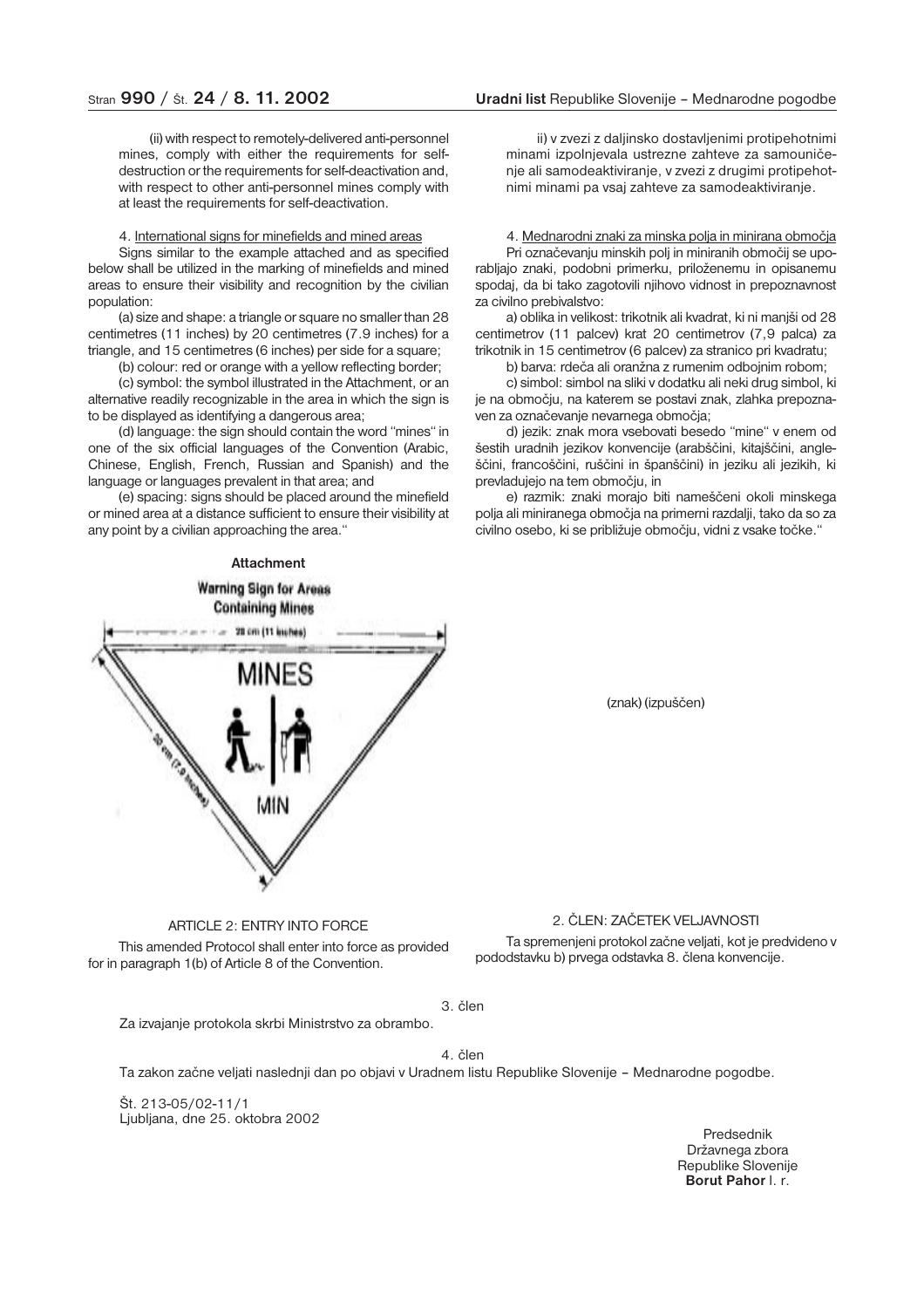**77. Zakon o ratifikaciji Dodatnega protokola h Konvenciji o prepovedi ali omejitvi uporabe nekaterih vrst klasičnega orožja, za katere se lahko šteje, da imajo čezmerne travmatične učinke ali da glede ciljev delujejo enako (MDPKPOO)**

Na podlagi druge alinee prvega odstavka 107. člena in prvega odstavka 91. člena Ustave Republike Slovenije izdajam

**U K A Z**

### **O RAZGLASITVI ZAKONA O RATIFIKACIJI DODATNEGA PROTOKOLA H KONVENCIJI O PREPOVEDI ALI OMEJITVI UPORABE NEKATERIH VRST KLASIČNEGA OROŽJA, ZA KATERE SE LAHKO ŠTEJE, DA IMAJO ČEZMERNE TRAVMATIČNE UČINKE ALI DA GLEDE CILJEV DELUJEJO ENAKO (MDPKPOO)**

Razglašam Zakon o ratifikaciji Dodatnega protokola h Konvenciji o prepovedi ali omejitvi uporabe nekaterih vrst klasičnega orožja, za katere se lahko šteje, da imajo čezmerne travmatične učinke ali da glede ciljev delujejo enako (MDPKPOO), ki ga je sprejel Državni zbor Republike Slovenije na seji 25. oktobra 2002.

Št. 001-22-134/02 Ljubljana, 5. novembra 2002

> Predsednik Republike Slovenije **Milan Kučan** l. r.

**Z A K O N**

### **O RATIFIKACIJI DODATNEGA PROTOKOLA H KONVENCIJI O PREPOVEDI ALI OMEJITVI UPORABE NEKATERIH VRST KLASIČNEGA OROŽJA, ZA KATERE SE LAHKO ŠTEJE, DA IMAJO ČEZMERNE TRAVMATIČNE UČINKE ALI DA GLEDE CILJEV DELUJEJO ENAKO (MDPKPOO)**

1. člen

Ratificira se Dodatni protokol h Konvenciji o prepovedi ali omejitvi uporabe nekaterih vrst klasičnega orožja, za katere se lahko šteje, da imajo čezmerne travmatične učinke ali da glede ciljev delujejo enako, sprejet na Dunaju 13. oktobra 1995.

2. člen

Dodatni protokol se v izvirniku v angleškem jeziku in v prevodu v slovenskem jeziku glasi:

### **ADDITIONAL PROTOCOL TO THE CONVENTION ON PROHIBITIONS OR RESTRICTIONS ON THE USE OF CERTAIN CONVENTIONAL WEAPONS WHICH MAY BE DEEMED TO BE EXCESSIVELY INJURIOUS OR TO HAVE INDISCRIMINATE EFFECTS**

### ARTICLE 1: ADDITIONAL PROTOCOL

The following protocol shall be annexed to the Convention on Prohibitions or Restrictions on the Use of Certain Conventional Weapons Which May Be Deemed to Be Excessively Injurious or to Have Indiscriminate Effects ("the Convention") as Protocol IV:

### **"Protocol on Blinding Laser Weapons (Protocol IV)**

#### Article 1

It is prohibited to employ laser weapons specifically designed, as their sole combat function or as one of their combat functions, to cause permanent blindness to unenhanced vision, that is to the naked eye or to the eye with corrective eyesight devices. The High Contracting Parties shall not transfer such weapons to any State or non– State entity.

### **DODATNI PROTOKOL H KONVENCIJI O PREPOVEDI ALI OMEJITVI UPORABE NEKATERIH VRST KLASIČNEGA OROŽJA, ZA KATERE SE LAHKO ŠTEJE, DA IMAJO ČEZMERNE TRAVMATIČNE UČINKE ALI DA GLEDE CILJEV DELUJEJO ENAKO**

### 1. ČLEN: DODATNI PROTOKOL

Naslednji protokol se priloži Konvenciji o prepovedi ali omejitvi uporabe nekaterih vrst klasičnega orožja, za katere se lahko šteje, da imajo čezmerne travmatične učinke ali da glede ciljev delujejo enako (''konvencija''), kot Protokol IV:

#### **"Protokol o slepilnem laserskem orožju (Protokol IV)**

### 1. člen

Prepovedano je uporabljati lasersko orožje, posebej zasnovano tako, da je njegova edina bojna naloga ali ena od bojnih nalog povzročiti trajno slepoto pri nepovečanem pogledu, to je pri pogledu s prostim očesom ali s korekcijskimi pripomočki. Visoke pogodbenice tega orožja ne smejo prenašati na nobeno državo ali drug nedržavni subjekt.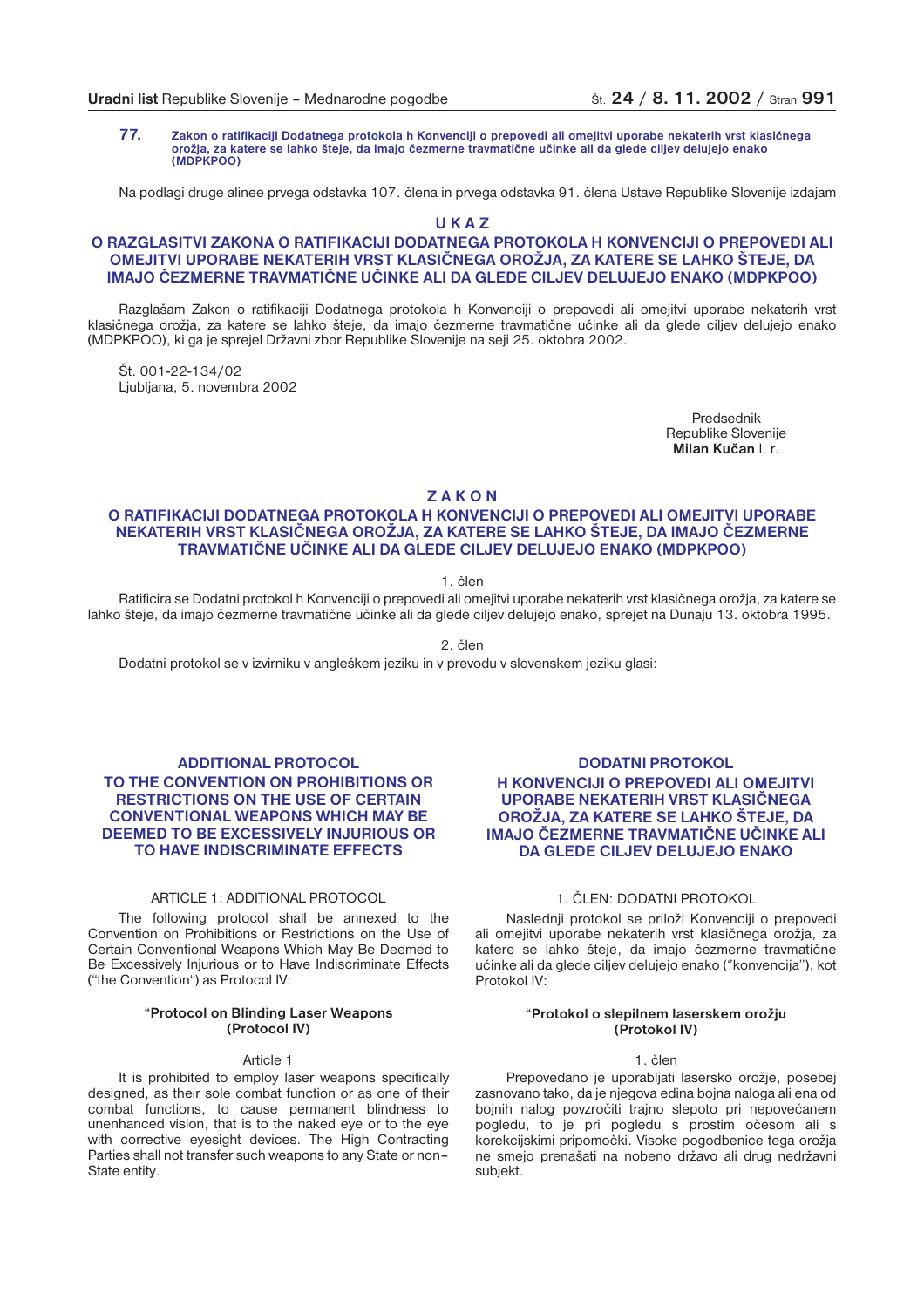#### Article 2

In the employment of laser systems, the High Contracting Parties shall take all feasible precautions to avoid the incidence of permanent blindness to unenhanced vision. Such precautions shall include training of their armed forces and other practical measures.

#### Article 3

Blinding as an incidental or collateral effect of the legitimate military employment of laser systems, including laser systems used against optical equipment, is not covered by the prohibition of this Protocol.

#### Article 4

For the purpose of this Protocol "permanent blindness" means irreversible and uncorrectable loss of vision which is seriously disabling with no prospect of recovery. Serious disability is equivalent to visual acuity of less than 20/200 Snellen measured using both eyes."

#### ARTICLE 2: ENTRY INTO FORCE

This Protocol shall enter into force as provided for in paragraphs 3 and 4 of Article 5 of the Convention.

### Stran **992** / Št. **24** / **8. 11. 2002 Uradni list** Republike Slovenije – Mednarodne pogodbe

#### 2. člen

Pri uporabi laserskih sistemov visoke pogodbenice sprejmejo vse izvedljive previdnostne ukrepe, da ne bi prišlo do trajne slepote pri nepovečanem pogledu. Ti previdnostni ukrepi vključujejo usposabljanje njihovih oboroženih sil in druge praktične ukrepe.

#### 3. člen

Oslepitev kot naključen ali postranski učinek zakonite vojaške uporabe laserskih sistemov, vključno z laserskimi sistemi, ki se uporabljajo proti optični opremi, ni zajeta v prepovedi iz tega protokola.

#### 4. člen

Za namene tega protokola "trajna slepota" pomeni neozdravljivo in nepopravljivo izgubo vida z resno invalidnostjo brez obetov za ozdravljenje. Za resno invalidnost gre pri ostrini vida, ki znaša manj kot 20/200 snelenov, izmerjeni ob uporabi obeh očes.**"**

### 2. ČLEN: ZAČETEK VELJAVNOSTI

Ta protokol začne veljati, kot je predvideno v tretjem in četrtem odstavku 5. člena konvencije.

3. člen

Za izvajanje dodatnega protokola skrbi Ministrstvo za obrambo.

4. člen

Ta zakon začne veljati naslednji dan po objavi v Uradnem listu Republike Slovenije – Mednarodne pogodbe.

Številka: 213-05/02-10/1 Ljubljana, dne 25. oktobra 2002

> Predsednik Državnega zbora Republike Slovenije **Borut Pahor** l. r.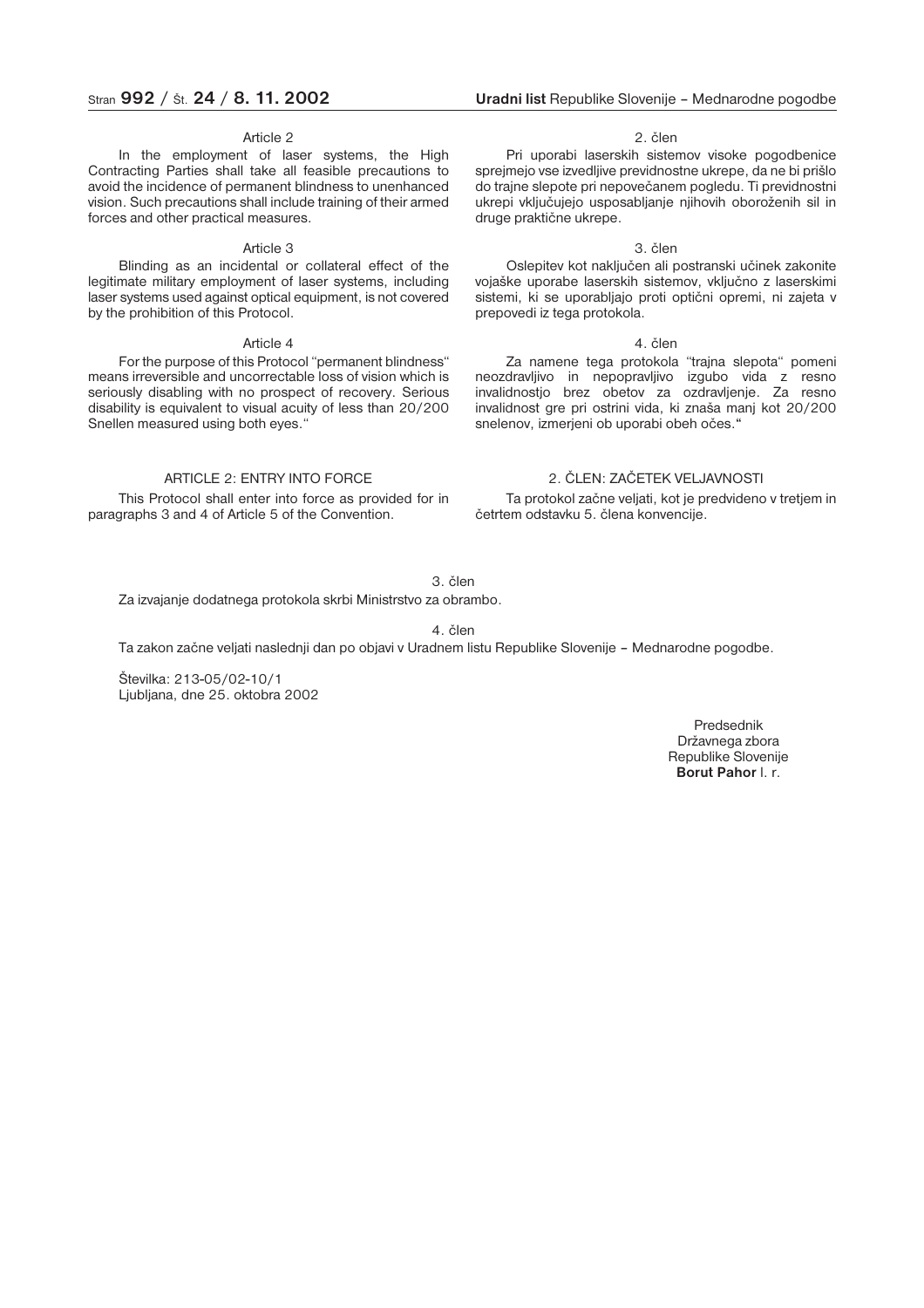**78. Zakon o ratifikaciji Sporazuma o spremembi in dopolnitvi Sporazuma o prosti trgovini med Republiko Slovenijo in Republiko Makedonijo (BMKPT-A)**

Na podlagi druge alinee prvega odstavka 107. člena in prvega odstavka 91. člena Ustave Republike Slovenije izdajam

**U K A Z**

### **O RAZGLASITVI ZAKONA O RATIFIKACIJI SPORAZUMA O SPREMEMBI IN DOPOLNITVI SPORAZUMA O PROSTI TRGOVINI MED REPUBLIKO SLOVENIJO IN REPUBLIKO MAKEDONIJO (BMKPT-A)**

Razglašam Zakon o ratifikaciji Sporazuma o spremembi in dopolnitvi Sporazuma o prosti trgovini med Republiko Slovenijo in Republiko Makedonijo (BMKPT-A), ki ga je sprejel Državni zbor Republike Slovenije na seji 25. oktobra 2002.

Št. 001-22-132/02 Ljubljana, 5. novembra 2002

> Predsednik Republike Slovenije **Milan Kučan** l. r.

**Z A K O N**

### **O RATIFIKACIJI SPORAZUMA O SPREMEMBI IN DOPOLNITVI SPORAZUMA O PROSTI TRGOVINI MED REPUBLIKO SLOVENIJO IN REPUBLIKO MAKEDONIJO (BMKPT-A)**

1. člen

Ratificira se Sporazum o spremembi in dopolnitvi Sporazuma o prosti trgovini med Republiko Slovenijo in Republiko Makedonijo, podpisan v Skopju 5. junija 2002.

2. člen

Sporazum se v izvirniku v slovenskem jeziku glasi: \*

### **S P O R A Z U M**

### **O SPREMEMBI IN DOPOLNITVI SPORAZUMA O PROSTI TRGOVINI MED REPUBLIKO SLOVENIJO IN REPUBLIKO MAKEDONIJO**

Republika Slovenija in Republika Makedonija

ponovno potrjujeta svojo zavezanost načelom tržnega gospodarstva, ki je podlaga za njune odnose,

odločeni, da odstranita ovire v medsebojni trgovini v skladu z načeli, določenimi v Splošnem sporazumu o carinah in trgovini,

ob priznanju, da je končni cilj pogodbenic pristop k Evropski uniji (v nadaljevanju EU),

sta v skladu z določbami drugega odstavka 37. člena Sporazuma o prosti trgovini med Republiko Slovenijo in Republiko Makedonijo

sklenili:

### 1. člen

Drugi odstavek 5. člena Sporazuma o prosti trgovini med Republiko Slovenijo in Republiko Makedonijo se spremeni tako, da se glasi: "Republika Makedonija bo pri uvozu blaga s poreklom iz Republike Slovenije ukinila vse posebne carinske dajatve z dnem začetka uporabe tega sporazuma."

<sup>\*</sup> Besedilo sporazuma v makedonskem jeziku je na vpogled v Sektorju za mednarodnopravne zadeve Ministrstva za zunanje zadeve Republike Slovenije.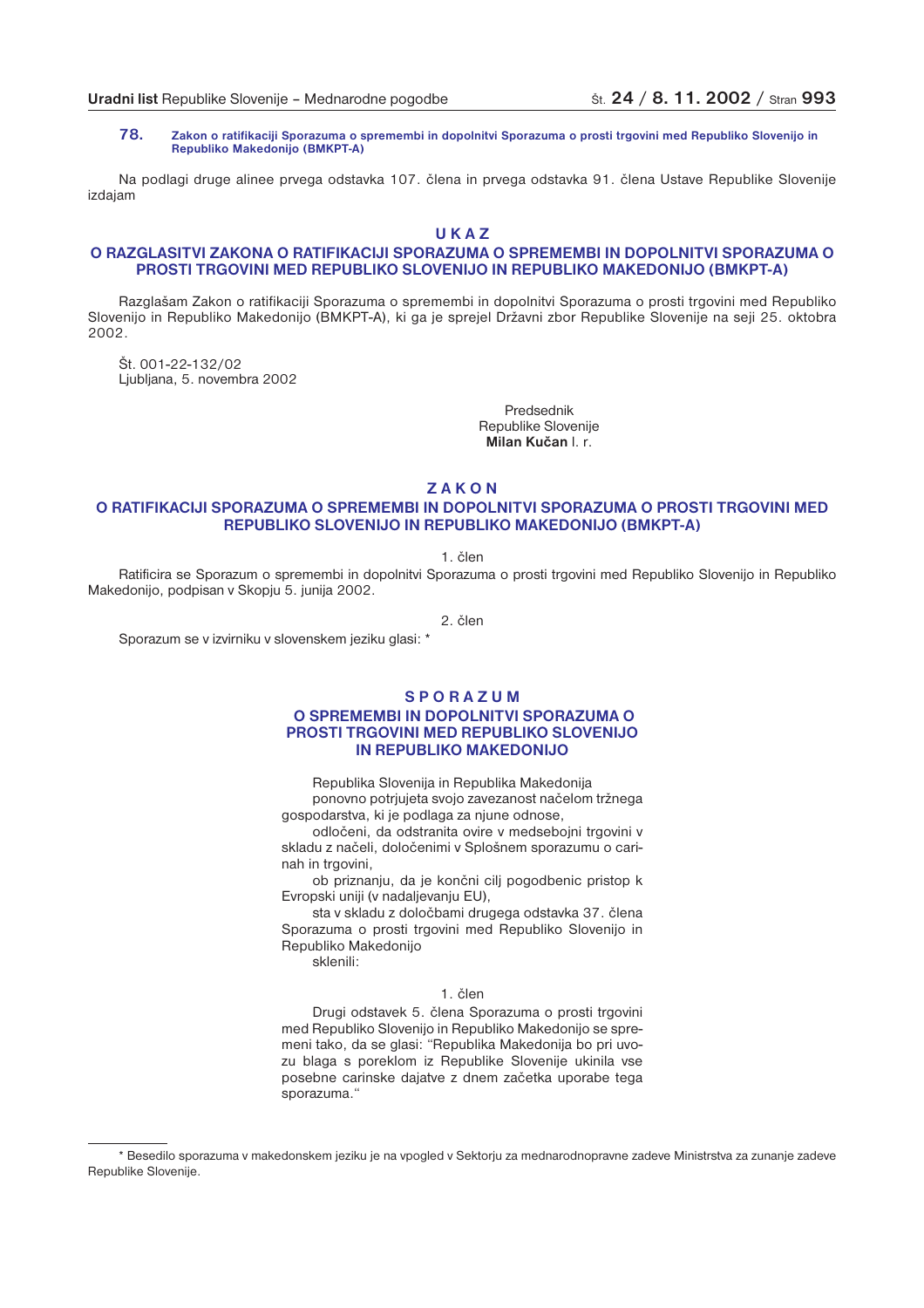#### 2. člen

V 40. členu se na koncu doda nov odstavek, ki se glasi:

"Če ena od pogodbenic zaradi pristopa k EU odpove sporazum, ta preneha veljati en dan pred datumom pristopa te pogodbenice k EU. Druga pogodbenica se odpove vsem nadomestilom do razširjene EU ali pogodbenice, ki odpove sporazum."

### 3. člen

Ta sporazum je sestavni del Sporazuma o prosti trgovini med Republiko Slovenijo in Republiko Makedonijo.

#### 4. člen

Ta sporazum začne veljati prvi dan meseca po datumu, ko pogodbenici druga drugo uradno obvestita, da so izpolnjeni notranjepravni pogoji za začetek veljavnosti tega sporazuma.

Ta sporazum se začasno uporablja od prvega dneva meseca, ki sledi datumu uradnega obvestila Republike Slovenije, da so izpolnjeni njeni notranjepravni pogoji za začetek veljavnosti tega sporazuma.

V DOKAZ TEGA sta podpisana pooblaščenca, ki sta bila za to pravilno pooblaščena, podpisala ta sporazum.

Sestavljeno v Skopju dne 5. junija 2002 v dveh izvodih v slovenskem in makedonskem jeziku, pri čemer sta besedili enako verodostojni.

Za Republiko Slovenijo Za Republiko Makedonijo<br>**dr. Tea Petrin** I. r. **mag. Besnik Fetai** I. r. **dr. Tea Petrin** l. r. **mag. Besnik Fetai** l. r.

### 3. člen

Za izvajanje sporazuma skrbi Ministrstvo za gospodarstvo.

4. člen

Ta zakon začne veljati naslednji dan po objavi v Uradnem listu Republike Slovenije – Mednarodne pogodbe.

Št. 311-04/99-32/3 Ljubljana, dne 25. oktobra 2002

> Predsednik Državnega zbora Republike Slovenije **Borut Pahor** l. r.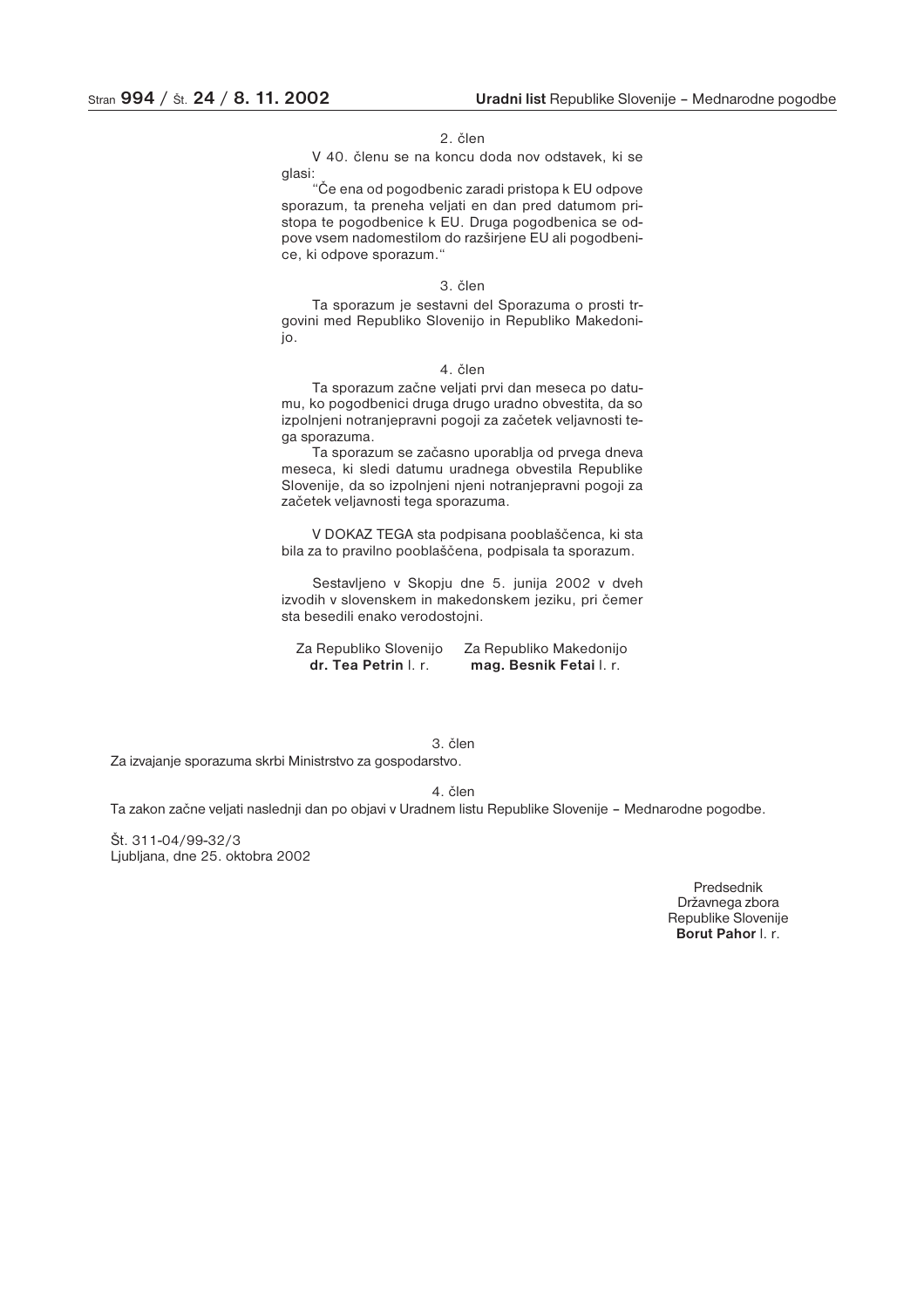**79. Uredba o ratifikaciji Sporazuma o sodelovanju na področju turizma med Vlado Republike Slovenije in Zvezno vlado Zvezne republike Jugoslavije**

Na podlagi prve alinee petega odstavka 75. člena Zakona o zunanjih zadevah (Uradni list RS, št. 45/01) izdaja Vlada Republike Slovenije

### **U R E D B O**

### **O RATIFIKACIJI SPORAZUMA O SODELOVANJU NA PODROČJU TURIZMA MED VLADO REPUBLIKE SLOVENIJE IN ZVEZNO VLADO ZVEZNE REPUBLIKE JUGOSLAVIJE**

1. člen

Ratificira se Sporazum o sodelovanju na področju turizma med Vlado Republike Slovenije in Zvezno vlado Zvezne republike Jugoslavije, podpisan v Beogradu dne 18. junija 2002.

2. člen Sporazum se v izvirniku v slovenskem in srbskem jeziku glasi:

### **S P O R A Z U M O SODELOVANJU NA PODROČJU TURIZMA MED VLADO REPUBLIKE SLOVENIJE IN ZVEZNO VLADO ZVEZNE REPUBLIKE JUGOSLAVIJE**

Vlada Republike Slovenije in Zvezna vlada Zvezne republike Jugoslavije (v nadaljnjem besedilu: "pogodbenici") sta se

– v skupnem interesu za razvoj odnosov in sodelovanja na področju turizma med državama,

– priznavajoč obojestranski interes za ureditev ustreznega in dolgoročnega pravnega okvira za sodelovanje na področju turizma ter

– upoštevaje načela in priporočila Konference Združenih narodov o turizmu in mednarodnih potovanjih (Manila, 1980), Sklepnega dokumenta Konference o varnosti in sodelovanju v Evropi (Helsinki, 1975) in skladno s priporočili Svetovne turistične organizacije

dogovorili o naslednjem:

### 1. člen

1. Pogodbenici bosta v skladu s svojo notranjo zakonodajo in v okviru svojih možnosti razvijali in podpirali medsebojno sodelovanje med pristojnimi državnimi organi, gospodarskimi subjekti, organizacijami, združenij, ustanovami in drugimi ustreznimi institucijami obeh držav na področju turizma in s tem namenom sprejemali ustrezne ukrepe.

2. Pogodbenici bosta pospeševali medsebojno turistično izmenjavo in spodbujali turistična potovanja iz tretjih držav.

### **СПОРАЗУМ** О САРАДЊИ У ОБЛАСТИ ТУРИЗМА <u>ИЗМЕЂУ ВЛАДЕ РЕПУБЛИКЕ СЛОВЕНИЈЕ И</u> САВЕЗНЕ ВЛАДЕ САВЕЗНЕ РЕПУБЛИКЕ **ЈУГОСЛАВИЈЕ**

Влада Републике Словеније и Савезна влада Савезне Републике Југославије (у даљем тексту: "Уговорне стране") су се

– у заједничком интересу за развој односа и сарадње у области туризма између две земље,

– признајући обострани интерес за уређење адекватног и дугорочног правног оквира за сарадњу у области туризма, као и

— уважавајући начела и препоруке Конференције Уједињених нација о туризму и међународним путовањима (Манила, 1980), Завршног документа Конференције о европској безбедности и сарадњи (Хелсинки, 1975), и у складу са препорукама Светске туристичке организације,

договориле о следећем:

#### Члан 1.

1. Уговорне стране ће, у складу са својим унутрашњим законодавством и у оквиру својих могућности развијати и подржавати међусобну сарадњу надлежних државних органа, привредних субјеката, организаци ја, удружења, установа и других адекватних институција обе земље у области туризма и у том циљу доносити одговарајуће мере.

2. Уговорне стране ће унапређивати међусобну туристичку размену и подстицати туристичка путовања из трећих земаља.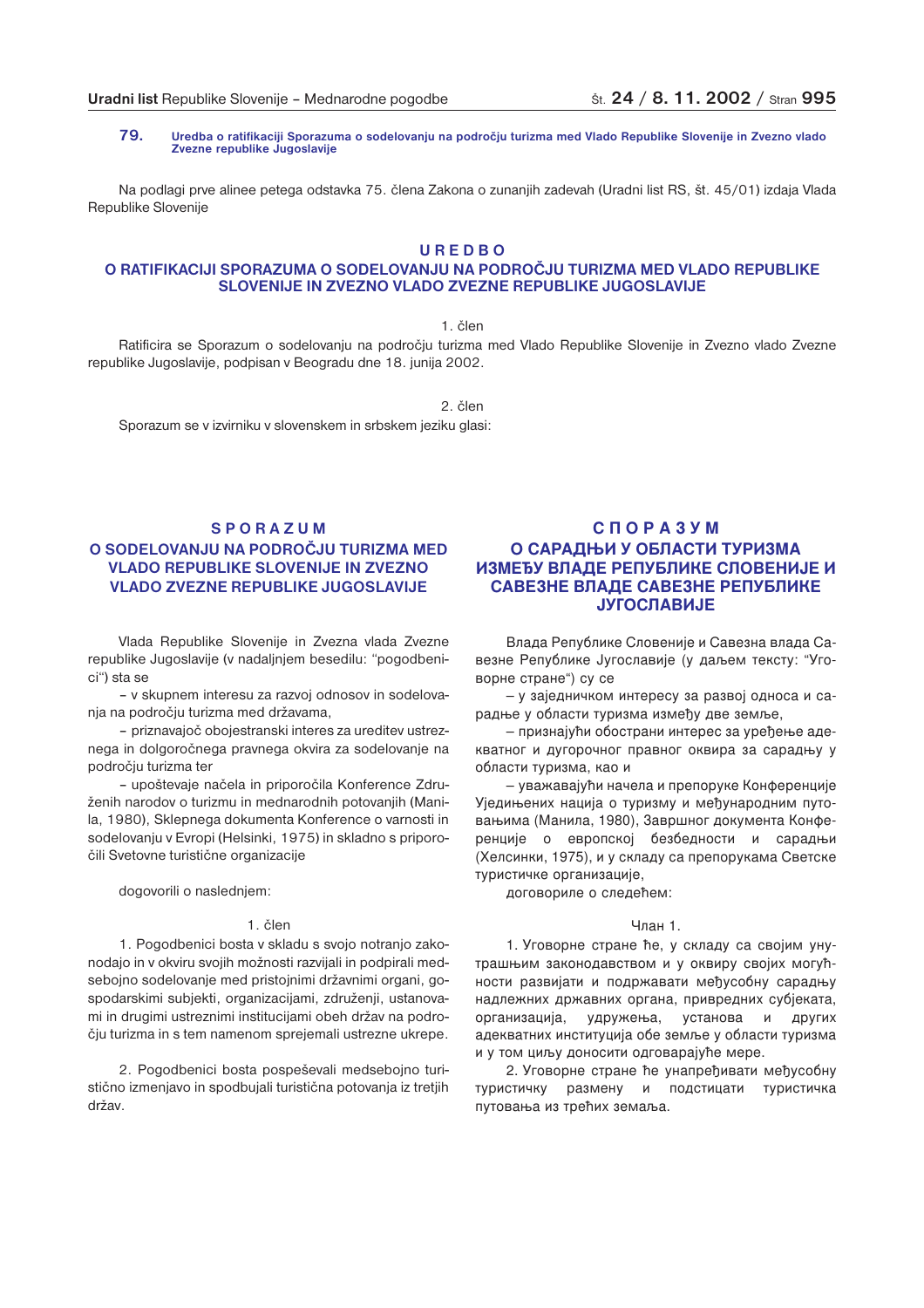#### 2. člen

1. Pogodbenici bosta spodbujali medsebojno izmenjavo podatkov in informacij na področju turizma, turistične zakonodaje in predpisov, strokovnega usposabljanja kadrov ter študij in raziskovalnih projektov s področja turizma.

2. Pogodbenici bosta skladno s svojo zakonodajo in v okviru svojih pooblastil pospeševali sodelovanje med pristojnimi organi in institucijami s področja strokovnega usposabljanja kadrov v turizmu in izmenjave turističnih strokovnjakov.

### 3. člen

Pogodbenici bosta proučili možnosti organiziranja strokovnega usposabljanja za vodstveni kader (managerje) v hotelih in gostinstvu, strokovnjake za marketing in turistično promocijo, kategorizacijo in administracijo.

#### 4. člen

Pogodbenici bosta skladno s svojimi predpisi in pooblastili omogočali lažjo izmenjavo promocijskega materiala za turistične predstavitve in spodbujali turistična podjetja in agencije, da sodelujejo na dogodkih turističnega značaja v državi druge pogodbenice.

### 5. člen

1. Pogodbenici bosta spodbujali in podpirali organiziranje študijskih potovanj za predstavnike medijev, poročevalcev o turizmu in turističnih strokovnjakov.

2. Pogodbenici bosta v skladu s svojo zakonodajo na vzajemni osnovi spodbujali organiziranje razstav, predstavitev turističnih filmov ter odnose z javnostjo z namenom predstavitve turistične ponudbe.

### 6. člen

1. Pogodbenici bosta posebno pozornost namenili turistični ponudbi in izmenjavi informacij z namenom oblikovanja in uresničevanja projektov skupnega interesa ter skupnim vlaganjem. Prav tako bosta spodbujali in podpirali izmenjavo strokovnih izkušenj na področju turizma.

2. Pogodbenici bosta spodbujali organiziranje srečanj turističnih podjetij, strokovnjakov in poslovnežev s področja turizma z namenom zagotovitve možnosti za predstavitev informacij, statističnih podatkov, dokumentacije in predlogov investicijskih projektov na področju turizma.

### 7. člen

Pogodbenici bosta usklajevali sodelovanje svojih državnih organov in turističnih organizacij skladno z določili Svetovne turistične organizacije in drugih mednarodnih organizacij.

#### Члан 2.

1. Уговорне стране ће подстицати међусобну размену података и информација у области туризма, туристичког законодавства и прописа, стручног усавршавања кадрова, као и студија и истраживачких пројеката у области туризма.

2. Уговорне стране ће, у складу са својим законодавством и у оквиру својих овлашћења унапређивати сарадњу између надлежних органа и институција у области стручног усавршавања кадрова у туризму и у размени туристичких стручњака.

#### Члан 3.

Уговорне стране ће размотрити могућности организовања стручног усавршавања за руководећи кадар (менаџере) у хотелима и угоститељству, стручњаке за маркетинг и туристичку промоцију, категоризацију и администрацију.

#### Члан 4.

Уговорне стране ће у складу са својим прописима и овлашћењима омогућавати лакшу размену промотивног материјала за туристичке презентације и подстицати туристичка предузећа и агенције да сарађују поводом догађаја туристичког карактера у држави друге Уговорне стране.

#### Члан 5.

1. Уговорне стране ће подстицати и подржавати организовање студијских путовања за представнике медија, извештача о туризму и туристичких стручњака.

2. Уговорне стране ће, у складу са својим законодавством на узајамној основи, подстицати организовање изложби, презентацију туристичких филмова, као и односе са јавношћу, у циљу представљања туристичке понуде.

### Члан 6.

1. Уговорне стране ће посветити посебну пажњу туристичкој понуди и размени информација у циљу конципирања и реализације пројеката од заједничког интереса и заједничким улагањима. Оне ће такође подстицати и подржавати размену стручних искустава у области туризма.

2. Уговорне стране ће подстицати организовање сусрета туристичких предузећа, стручњака и пословних људи из области туризма у циљу обезбеђивања могућности за презентовање информација, статистичких х података, документације и предлога инвестиционих пројеката у области туризма.

#### Члан 7.

Уговорне стране ће координирати сарадњу својих државних органа и туристичких организација у складу са одредбама Светске стичке организације и других међународних организација.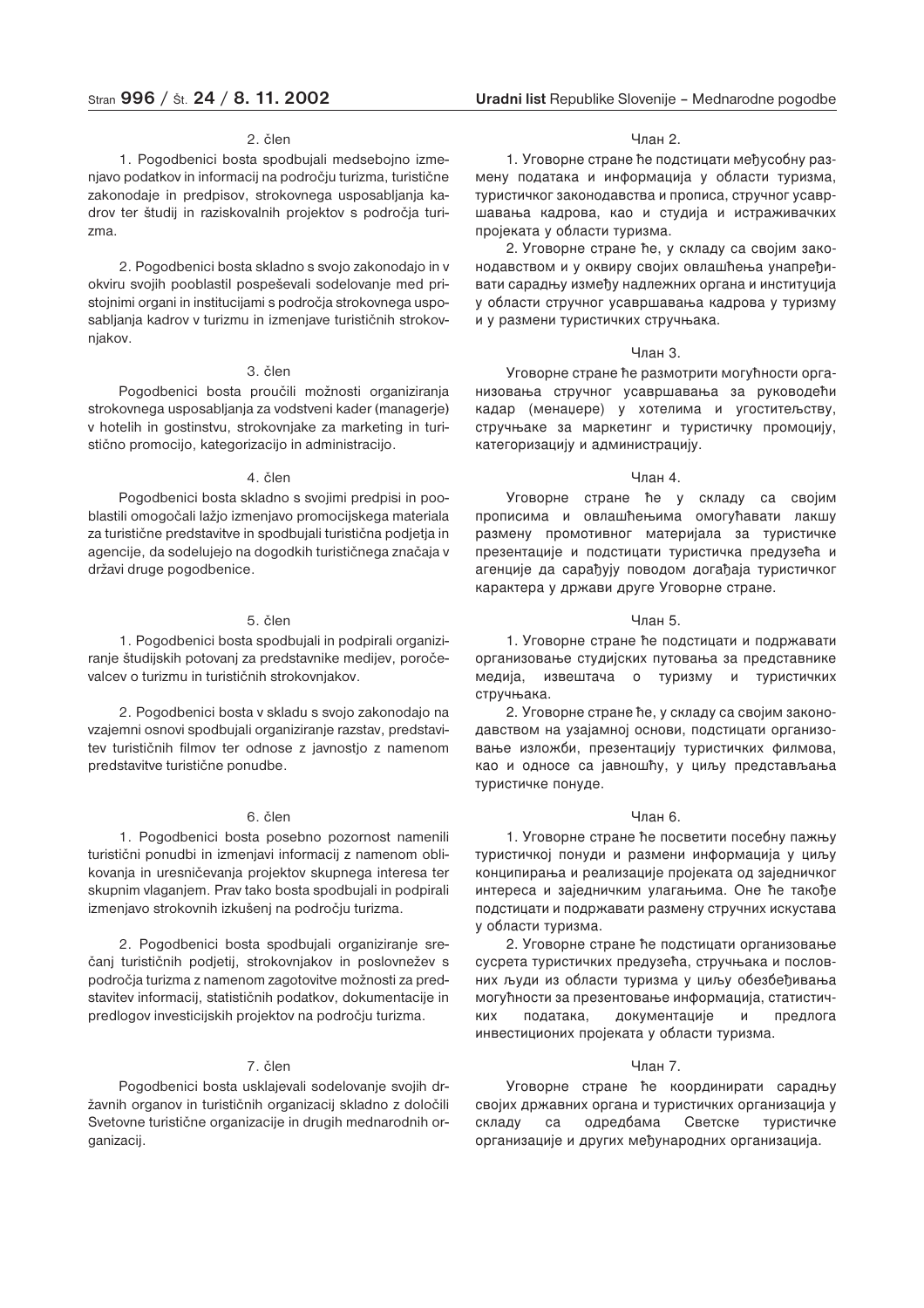### 8. člen

Pogodbenici se bosta medsebojno obveščali o vseh mednarodnih dokumentih s področja turizma, h katerim bosta pristopili, in bi lahko bili zanimivi za sodelovanje med njima.

### 9. člen

Pogodbenici bosta skladno s svojimi notranjimi predpisi spodbujali ustanavljanje nacionalnih turističnih informativnih centrov na ozemlju države druge pogodbenice in nudili pomoč pri vzpostavljanju ustreznih odnosov za njihovo organizacijo in opravljanje dejavnosti.

### 10. člen

Spremembe tega sporazuma se lahko sprejemajo samo v pisni obliki po odobritvi obeh pogodbenic.

#### 11. člen

1. Pogodbenici sta se sporazumeli, da bosta za uresničevanje ciljev tega sporazuma ustanovili skupno Komisijo za turizem, ki jo bo sestavljalo enako število predstavnikov pogodbenic.

2. Komisija za turizem se bo sestajala najmanj enkrat letno, po potrebi pa tudi večkrat, izmenično v vsaki od držav pogodbenic.

3. Komisija za turizem predvsem:

– skrbi za izvajanje tega sporazuma,

– spremlja in analizira rezultate sodelovanja v preteklem obdobju,

– zagotavlja izmenjavo informacij glede sprememb predpisov v vsaki od pogodbenic, ki so povezani s turizmom in opravljanjem turistične dejavnosti,

– predlaga konkretne aktivnosti in druge oblike medsebojnega sodelovanja za naslednje obdobje.

#### 12. člen

1. Ta sporazum začne veljati z dnem prejema zadnjega od uradnih obvestil, s katerima pogodbenici druga drugo obveščata, da so izpolnjeni pogoji, ki jih notranja zakonodaja predvideva za začetek veljavnosti sporazuma.

2. Sporazum se sklene za obdobje petih let in se samodejno obnavlja za naslednja petletna obdobja, razen če ena pogodbenica v pisni obliki obvesti drugo pogodbenico, da namerava odpovedati sporazum, in to šest mesecev pred potekom veljavnosti sporazuma.

3. Odpoved tega sporazuma ne bo vplivala na izvajanje programov in projektov dogovorjenih v času veljavnosti tega sporazuma, v kolikor se pogodbenici ne dogovorita drugače.

#### Члан 8.

Уговорне стране ће се међусобно информисати о свим међународним документима у области туризма, којима ће приступити и који би могли бити интересантни за сарадњу међу њима.

#### Члан 9.

Уговорне стране ће, у складу са својим унутрашњим прописима, подстицати оснивање националних туристичких информативних центара на територији државе друге Уговорне стране и пружати помоћ у успостављању одговарајућих односа за њихову организацију и вршење делатности.

#### Члан 10.

Измене овог споразума могу се доносити само у писменом облику, по одобрењу обе Уговорне стране.

#### Члан 11.

1. Уговорне стране су се споразумеле да ће за остваривање циљева овог споразума основати заједничку Комисију за туризам, коју ће сачињавати једнак број представника Уговорних страна.

2. Комисија за туризам састајаће се најмање једном годишње, а по потреби и више пута, наизменично у свакој од држава Уговорних страна.

3. Комисија за туризам се првенствено:

– стара о спровођењу овог споразума,

- прати и анализира резултате сарадње у протеклом периоду,

— обезбеђује размену информација у вези са променом прописа у свакој од Уговорних страна који су повезани са туризмом и обављањем туристичке делатности,

– предлаже конкретне активности и друге облике међусобне сарадње за наредни период.

#### Члан 12.

1. Овај споразум ступа на снагу на дан пријема последњег од званичних обавештења којима Уговорне стране једна другу обавештавају да су испуњени услови које унутрашње законодавство предвиђа за ступање споразума на снагу.

2. Споразум се закључује за период од пет година и аутоматски се обнавља за наредне периоде од пет година, осим ако једна од Уговорних страна у писменом облику не обавести другу Уговорну страну о својој намери да раскине споразум и то шест месеци пре истека важности споразума.

3. Раскид овог споразума неће утицати на спровођење програма и пројеката договорених у време важења овог споразума, уколико се Уговорне стране другачије не договоре.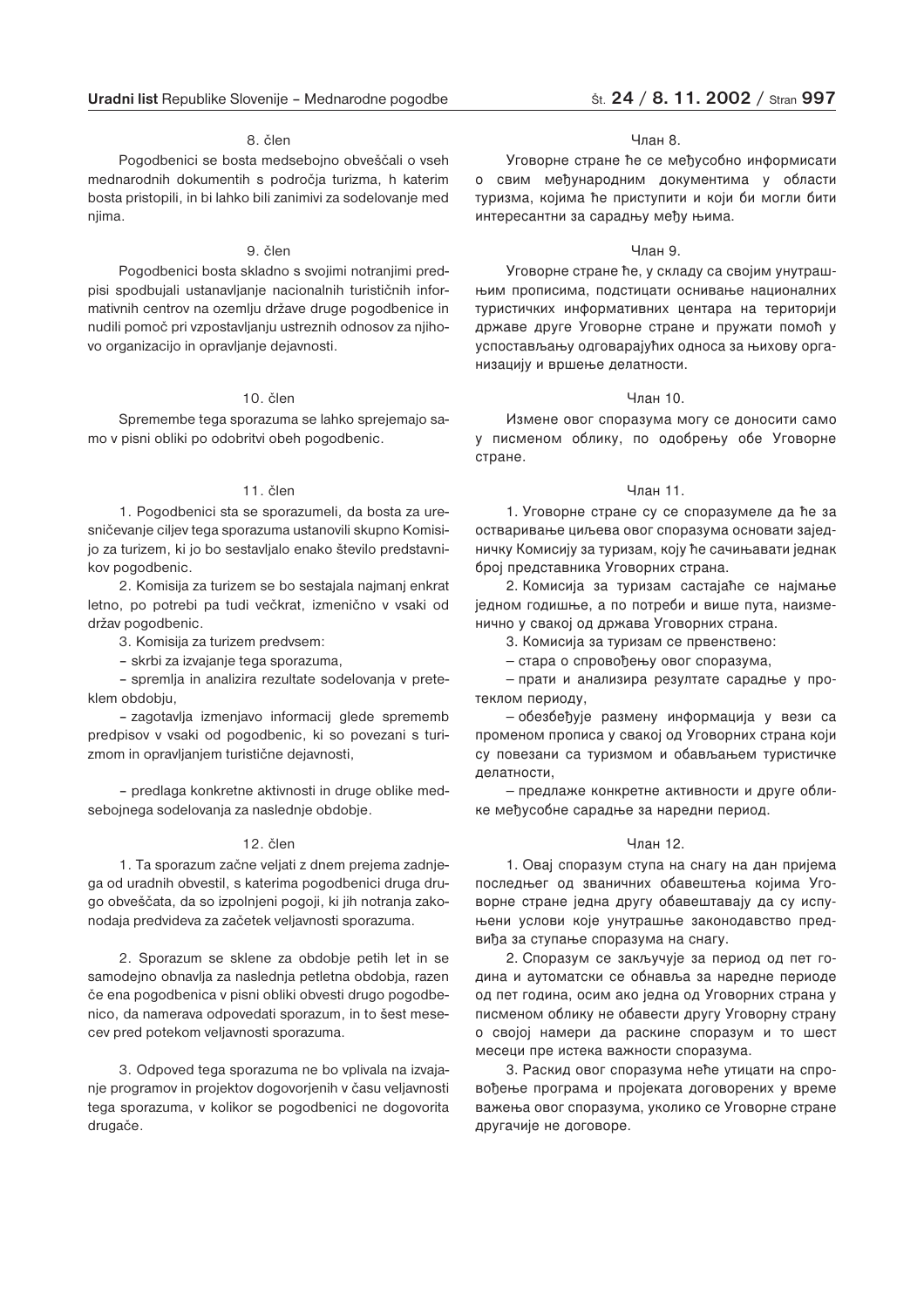Ta sporazum je podpisan v Beogradu dne 18. 6. 2002 v dveh izvirnikih, vsak v slovenskem in srbskem jeziku, pri čemer sta obe besedili enako verodostojni.

ZA VLADO ZA ZVEZNO VLADO REPUBLIKE SLOVENIJE ZVEZNE REPUBLIKE JUGOSLAVIJE **dr. Tea Petrin** l. r. **dr. Miroljub Labus** l. r.

Овај споразум је потписан у Београду на дан 18.6. 2002. у два оригинална примерка, сваки на словеначком и српском језику, при чему су оба текста једнако меродавна.

ЗА ВЛАДУ ЗА САВЕЗНУ ВЛАДУ РЕПУБЛИКЕ СЛОВЕНИЈЕ САВЕЗНЕ РЕПУБЛИКЕ **JУГОСЛАВИЈЕ** dr. Tea Petrin c. p. **dr. Miroljub Labus** c. p.

3. člen

Za izvajanje sporazuma skrbi Ministrstvo za gospodarstvo.

4. člen

Ta uredba začne veljati naslednji dan po objavi v Uradnem listu Republike Slovenije – Mednarodne pogodbe.

Št. 305-32/2002-2 Ljubljana, dne 29. oktobra 2002

#### **Vlada Republike Slovenije**

**dr. Janez Drnovšek** l. r. Predsednik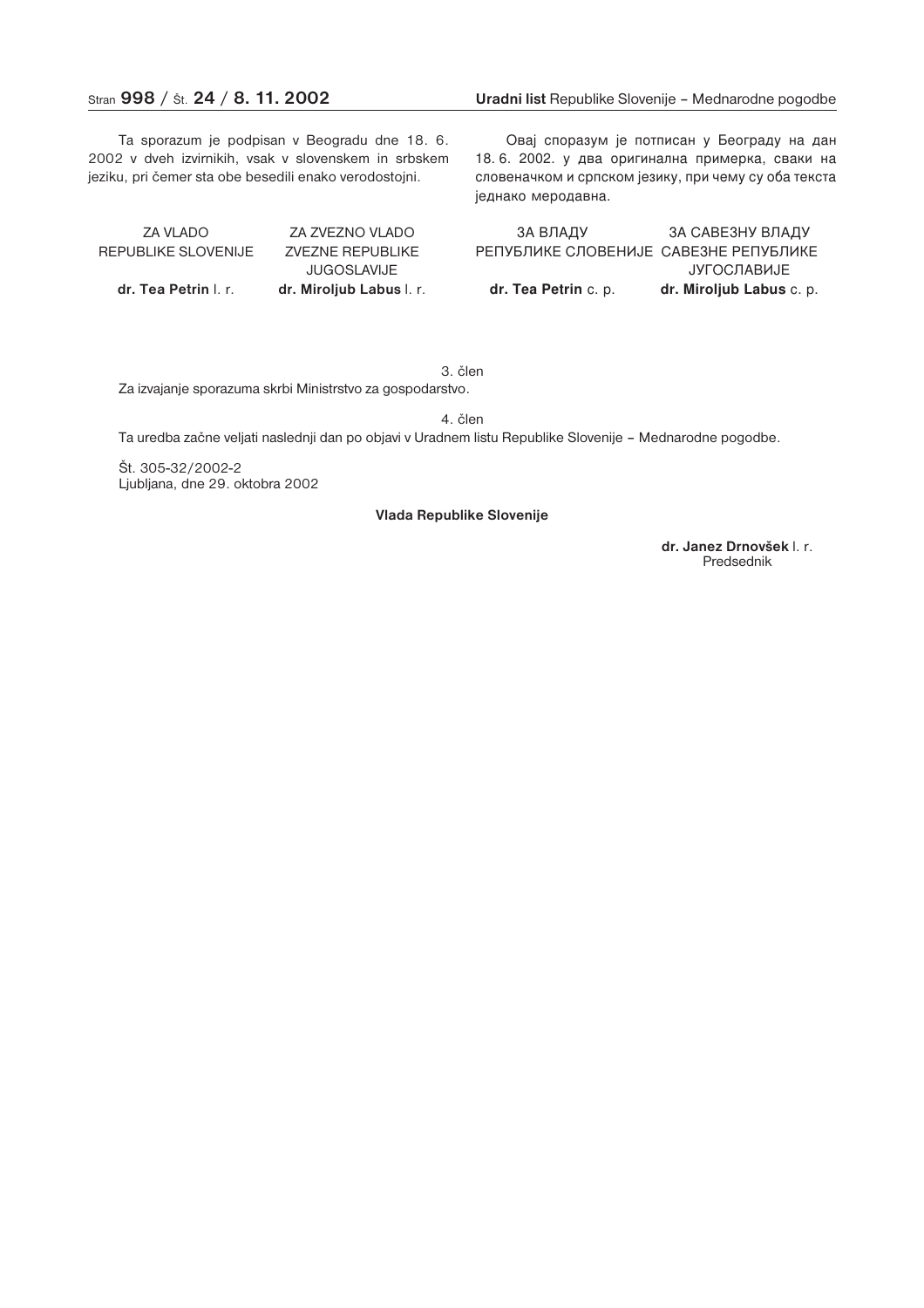#### **– Obvestilo o začetku veljavnosti mednarodnih pogodb**

### **OBVESTILO**

#### **o začetku veljavnosti mednarodnih pogodb**

Od 1. februarja 2000 velja Sporazum med Vlado Republike Slovenije in Vlado Italijanske republike o sodelovanju med policijami, podpisan dne 5. julija 1998 v Ljubljani in objavljen v Uradnem listu Republike Slovenije – mednarodne pogodbe, št. 30/99 (Uradni list Republike Slovenije, št. 102/99).

Dne 1. novembra 2000 je pričel veljati Sporazum o prosti trgovini med Republiko Slovenijo in Državo Izrael, podpisan 13. maja 1998 v Jeruzalemu in objavljen v Uradnem listu Republike Slovenije – Mednarodne pogodbe, št. 24/00 (Uradni list Republike Slovenije, št. 87/00).

Od 14. avgusta 2001 velja Sporazum med Vlado Republike Slovenije in Vlado Ruske federacije o zračnem prometu s protokolom, podpisan dne 7. septembra 1998 v Moskvi in objavljen v Uradnem listu Republike Slovenije – Mednarodne pogodbe, št. 11/00 (Uradni list Republike Slovenije, št. 44/00).

Dne 20. junija 2002 je začel veljati Sporazum med Vlado Republike Slovenije in Zvezno vlado Zvezne republike Jugoslavije o sodelovanju v kulturi in izobraževanju, podpisan 23. marca 2001 v Beogradu in objavljen v Uradnem listu Republike Slovenije – Mednarodne pogodbe, št. 13/02 (Uradni list Republike Slovenije, št. 47/02).

Od 25. julija 2002 velja Sporazum med Vlado Republike Slovenije in Zvezno vlado Zvezne Republike Jugoslavije o mednarodnem cestnem prevozu potnikov in stvari, podpisan dne 2. novembra 2001 v Ljubljani in objavljen v Uradnem listu Republike Slovenije – Mednarodne pogodbe, št. 13/02 (Uradni list Republike Slovenije, št. 47/02).

Dne 2. oktobra 2002 je pričela veljati Konvencija med Republiko Slovenijo in Kraljevino Belgijo o izogibanju dvojnega obdavčevanja in preprečevanju davčnih utaj v zvezi z davki na dohodek in premoženje, podpisana v Ljubljani dne 22. junija 1998 in objavljena v Uradnem listu Republike Slovenije – Mednarodne pogodbe, št.5/99 (Uradni list Republike Slovenije, št. 20/99).

Dne 1. novembra 2002 je pričel veljati Sporazum o prosti trgovini med Republiko Slovenijo in Bosno in Hercegovino, podpisan 3. oktobra 2001 v Zenici in objavljen v Uradnem listu Republike Slovenije – Mednarodne pogodbe, št. 31/01 (Uradni list Republike Slovenije, št. 111/01).

> Ministrstvo za zunanje zadeve Republike Slovenije